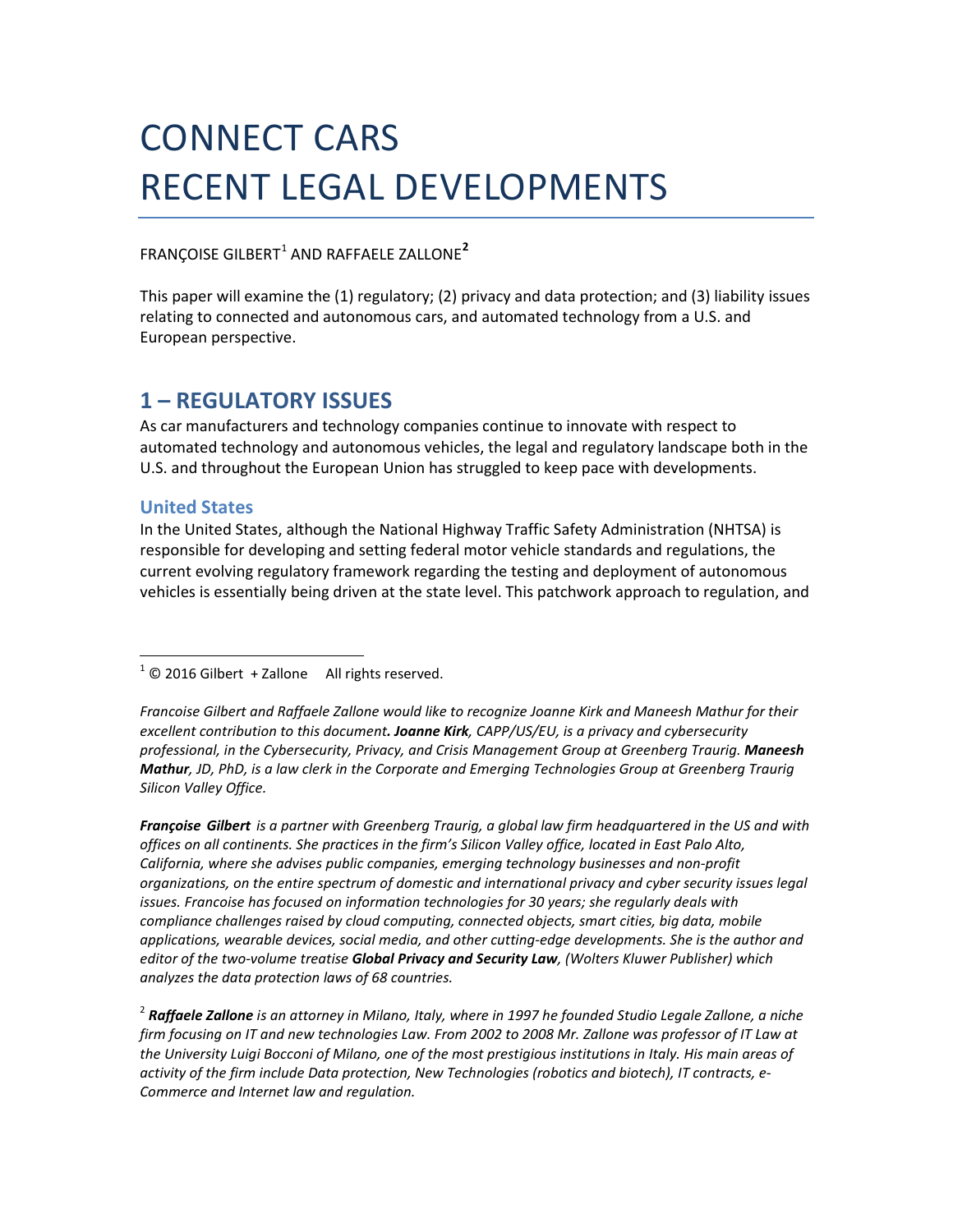lack of legal clarity, has created a lot of uncertainty for car manufacturers and technology companies. $3$ 

# **Developments at the State Level**

# *Laws Regulating the Testing of Vehicles*

California, District of Columbia, Florida, Michigan, and Nevada have laws that permit the testing of autonomous vehicles on public roads. They allow the use of vehicles for tests provided that an experienced human driver is at the wheel.

### • **Nevada**

Nevada has been extremely active. NV SB 313, regarding autonomous vehicles, requires an autonomous vehicle that is being tested on a highway to meet certain conditions relating to a human operator. It requires proof of insurance and prohibits an autonomous vehicle from being registered in the state, or tested or operated on a highway within the state, unless it meets certain conditions. It also provides that the manufacturer of a vehicle that has been converted to be an autonomous vehicle by a third party is immune from liability for certain injuries.

Further, NV AB 511 authorizes operation of autonomous vehicles and a driver's license endorsement for operators of autonomous vehicles. It defines "autonomous vehicle" and directs state Department of Motor Vehicles (DMV) to adopt rules for license endorsement and for operation, including insurance, safety standards and testing.

Finally, NV SB 140 prohibits the use of cell phones or other handheld wireless communications devices while driving in certain circumstances, and makes it a crime to text or read data on a cellular phone while driving. However, it permits the use of such devices for persons in a legally operating autonomous vehicle. These persons are deemed not to be operating a motor vehicle for the purposes of this law.

### • **Florida**

In Florida, FL HB 1207 defines "autonomous vehicle" and "autonomous technology." It also declares legislative intent to encourage the safe development, testing and operation of motor vehicles with autonomous technology on public roads of the state and finds that the state does not prohibit or specifically regulate the testing or operation of autonomous technology in motor vehicles on public roads.

The law authorizes a person who possesses a valid driver's license to operate an autonomous vehicle, specifying that the person who causes the vehicle's autonomous technology to engage is the operator. It also authorizes the operation of autonomous vehicles by certain persons for testing purposes under certain conditions and requires an instrument of insurance, surety bond or self-insurance prior to the testing of a vehicle. It directs the Department of Highway Safety and Motor Vehicles to prepare a report recommending additional legislative or regulatory action

<sup>3</sup> *See*, Testimony of Dr. Chris Urmson, Director, Self-Driving Cars Google [x], before Senate Committee on Commerce, Science and Technology Hearing: "Hands Off: The Future of Self-Driving Cars", March 15 2016, available at http://www.commerce.senate.gov/public/index.cfm/hearings?id=C1BE704F-8D6B-43C6- B472-858C6B457E86.

<sup>© 2016</sup> Francoise Gilbert and Raffaele Zallone – All rights reserved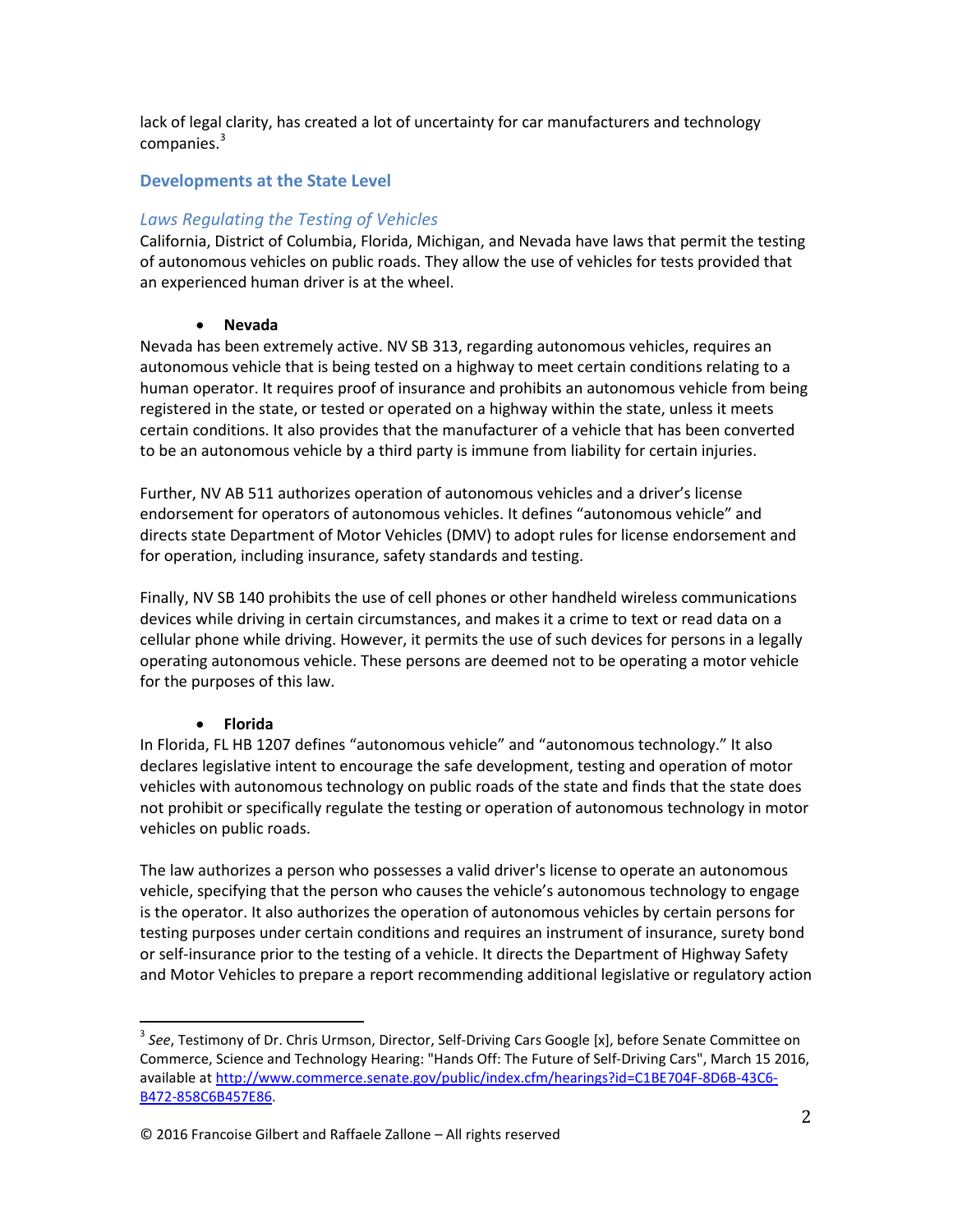that may be required for the safe testing and operation of vehicles equipped with autonomous technology.

# • **Michigan**

Michigan, a state that traditionally has had significant audible industry has also shown great interest in connected vehicles. MI S 169 defines "automated technology," "automated vehicle," "automated mode," expressly permits testing of automated vehicles by certain parties under certain conditions, defines the term "operator", addresses liability of the original manufacturer of a vehicle on which a third party has installed an automated system, and directs state DOT with Secretary of State to submit report by Feb. 1, 2016.

In addition, MI SB 663 (2013) limits liability of vehicle manufacturer or upfitter for damages in a product liability suit resulting from modifications made by a third party to an automated vehicle or automated vehicle technology under certain circumstances; relates to automated mode conversions.

# • **California**

Among other things, California CA SB 1298 requires the Department of the California Highway Patrol to adopt safety standards and performance requirements to ensure the safe operation and testing of autonomous vehicles, as defined, on the public roads in this state. Permits autonomous vehicles to be operated or tested on the public roads in the state pending the adoption of safety standards and performance requirements that would be adopted under this bill.

# • **Washington DC**

In the District of Colombia, DC B 19-0931 defines "autonomous vehicle" as "a vehicle capable of navigating District roadways and interpreting traffic-control devices without a driver actively operating any of the vehicle's control systems." It requires a human driver "prepared to take control of the autonomous vehicle at any moment." It also restricts conversion to recent vehicles, and addresses liability of the original manufacturer of a converted vehicle.

In 2015, both North Dakota and Tennessee enacted legislation pertaining to autonomous vehicles. In North Dakota, ND HB 1065 provides for a study of autonomous vehicles. It includes research into the degree that automated motor vehicles could reduce traffic fatalities and crashes by reducing or eliminating driver error and the degree that automated motor vehicles could reduce congestion and improve fuel economy. Finally, Tennessee's TN SB 598, which relates to motor vehicles, prohibits local governments from banning the use of motor vehicles equipped with autonomous technology.

During the course of 2015, at least sixteen states have introduced legislation related to autonomous cars.<sup>4</sup> In addition, some states, such as California, are currently drafting regulations for the deployment of autonomous vehicles on California roads.

# *Laws Regulating the Deployment of Vehicles*

Section 38750 of the California Vehicle Code requires the California Department of Motor Vehicles (DMV) to adopt regulations establishing certain vehicle equipment requirements,

<sup>4</sup> *See,* http://www.ncsl.org/research/transportation/autonomous-vehicles-legislation.aspx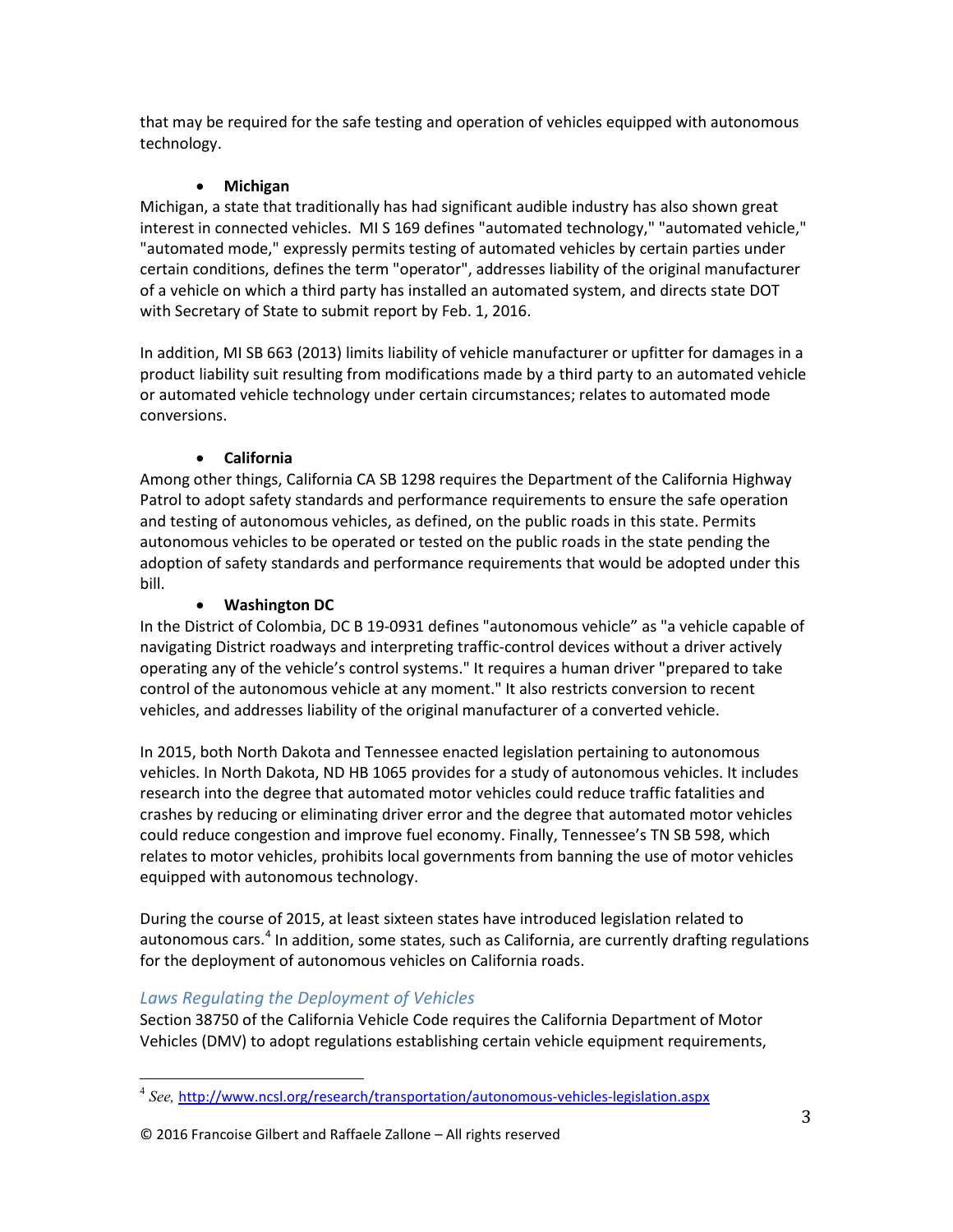equipment performance standards, safety certifications and any other matters the DMV concludes necessary to ensure the safe operation of autonomous vehicles on public roads. The DMV elected to divide the drafting of the regulations into two separate phases: testing and deployment. The regulations for the testing of autonomous cars became effective in September 2014.

In December 2015, the DMV produced draft deployment regulations. These deployment regulations, once adopted, will establish the requirements that manufacturers must meet to enable the public to operate their autonomous vehicles on California roads.

Following the publication of the draft regulations, the DMV has held two public consultations in January and February 2016 to discuss the draft regulations and to receive input from the public, industry, consumer and public interest groups, and academic and research institutions. The California DMV has also asked California Partners for Advanced Transportation Technology (PATH) $^5$  to conduct a peer review of the behavioral competencies identified in the draft regulations.<sup>6</sup>

### *Summary of California DMV's Proposed Deployment Regulations*

The California DMV has stated that the development of the draft deployment regulations raises complex questions that it had to consider regarding vehicle safety, certification approaches, operator responsibilities, licensing and registration requirements, and privacy and cyber security.

The DMV has also indicated that it expects that the deployment regulations will create a framework i) allowing manufacturers to transition from testing to deployment, ii) promoting the continued development of autonomous vehicle technology, and iii) ensuring that deployment of autonomous vehicle technology is carried out in a safe and responsible manner on public roads in California.<sup>7</sup>

A review of the key underlying aspects of the DMV's proposed approach to deployment of autonomous vehicles for use on public roads provide a useful summary of the regulatory issues that must be considered in this area.

<sup>&</sup>lt;sup>5</sup> California Partners for Advanced Transportation Technology is a research and development program of the University of California, Berkeley. Founded in 1986, its mission is to develop solutions that address the challenges of California's transportation systems through advanced ideas and technologies. http://www.path.berkeley.edu.<br><sup>6</sup> The proposed behavioral competencies identify the typical driving maneuvers that an autonomous

vehicle would be expected to perform. The draft regulations define "behavioral competency" as the ability of the autonomous vehicle to operate in all of the driving situations that may be encountered while operating on public roads whereby the autonomous vehicle must respond to either, by performing a driving maneuver, or requiring the operator to take control.

 $7$  California Department of Motor Vehicles, Summary of Draft Autonomous Vehicles Deployment Regulations, December 16, 2015.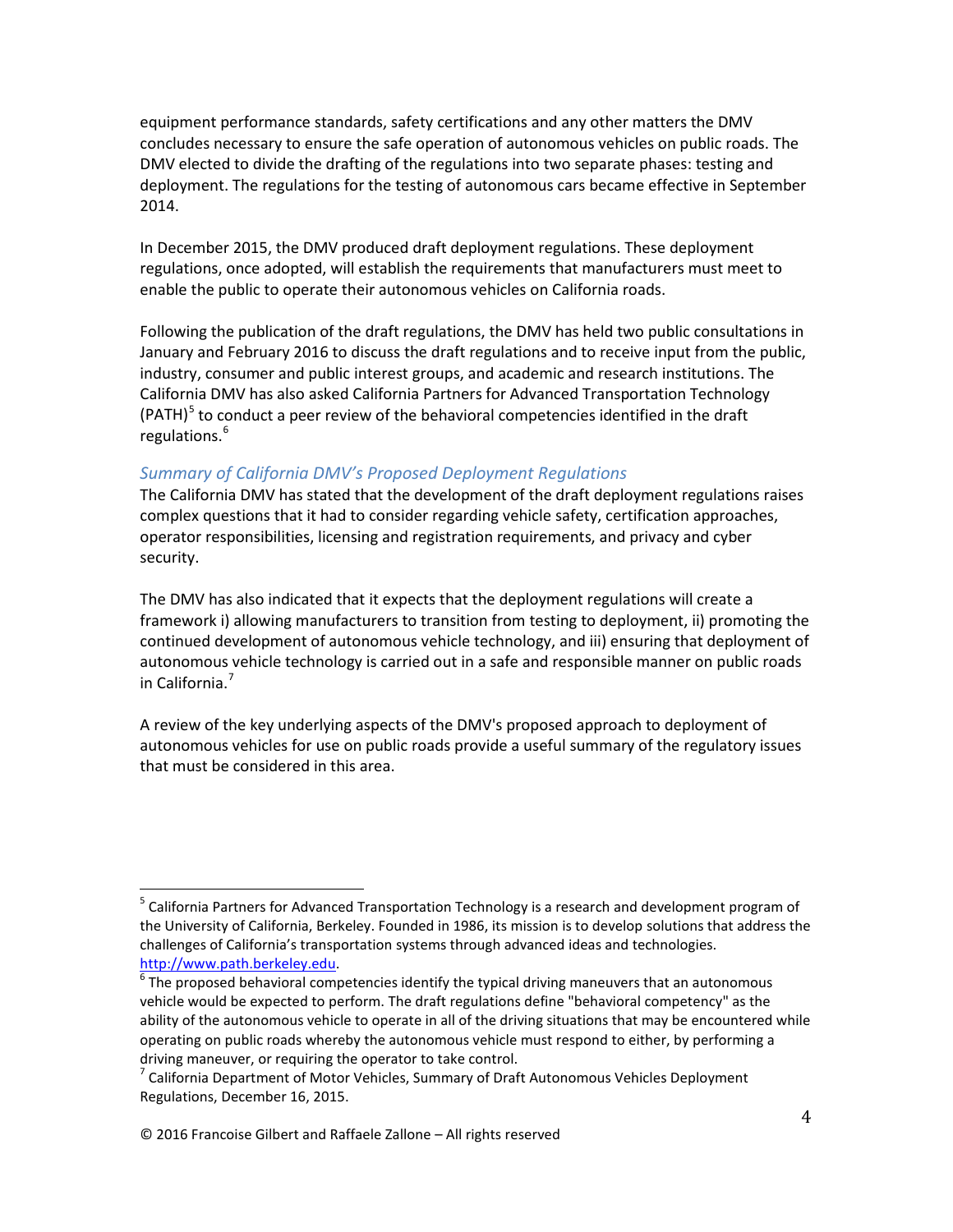• **Manufacturer Safety Certifications and Third-Party Vehicle Demonstration Test** Safety certifications from both the manufacturer and a third-party testing organization<sup>8</sup> would validate the deployment readiness of an autonomous vehicle. A manufacturer would be required to certify to its compliance with specific vehicle safety and performance requirements, including functional safety and behavioral competency requirements. In addition, a vehicle demonstration test conducted by a third-party testing organization  $9$  - defined in the regulations as a Third-Party Testing Organization for Autonomous Vehicle Demonstration Test - would provide independent verification of the ability to perform key driving maneuvers typically encountered in real-world driving conditions.<sup>10</sup>

### • **Licensed Driver Required in the Vehicle**

In order to legally operate an autonomous vehicle, an individual would be required to hold a specific license issued by the DMV. Thus, all operators of autonomous vehicle would be licensed drivers with an autonomous vehicle operator certificate issued by the DMV.

The operator<sup>11</sup> would be responsible for monitoring the safe operation of the vehicle at all times and would be required to take over immediate control if the automated technology fails or there is another emergency. Under the draft regulations, the operator would be responsible for all traffic violations that occur while operating the autonomous vehicle.

Manufacturers would have to develop a consumer education plan and a behind the wheel training program to provide operators with an understanding of how the vehicle technology is engaged, used, monitored and disengaged.<sup>12</sup>

The draft regulations would exclude autonomous vehicles capable of operating without the presence of a driver. The DMV believes that manufacturers need to obtain more experience in testing driverless vehicles on public roads before their general deployment. However, it has indicated that it will address the unique safety, performance, and equipment requirements associated with fully autonomous vehicles without the presence of a driver in subsequent regulatory packages.

### • **Provisional Deployment Permit with Ongoing Reporting Requirements**

In order to deploy autonomous vehicles on any public road, manufacturers would be required to submit an Application for a Permit to Deploy Autonomous Vehicles on Public Streets. In doing so, manufacturers would have to provide detailed information, as outlined in the draft

<sup>8</sup> "Third-Party Testing Organization" means the independent entity authorized by the manufacturer to

conduct the vehicle demonstration test of the manufacturer's autonomous vehicle.<br><sup>9</sup> *See*, CA Draft Autonomous Vehicles Deployment Regulations §227.58 Third-Party Vehicle Demonstration<br>Test and §227.60 Third-Party Testing

<sup>&</sup>lt;sup>10</sup> See, Draft Autonomous Vehicles Deployment Regulations §227.56 for further detail on certification and testing requirements.

<sup>&</sup>lt;sup>11</sup> "Operator" is defined as the person who possess the proper class of license and who has direct control over the operation of an autonomous vehicle and has engaged the autonomous technology while sitting in the driver seat of the vehicle.

 $12$  The draft regulations contain specific detail on the requirements that would have to be included in the education program.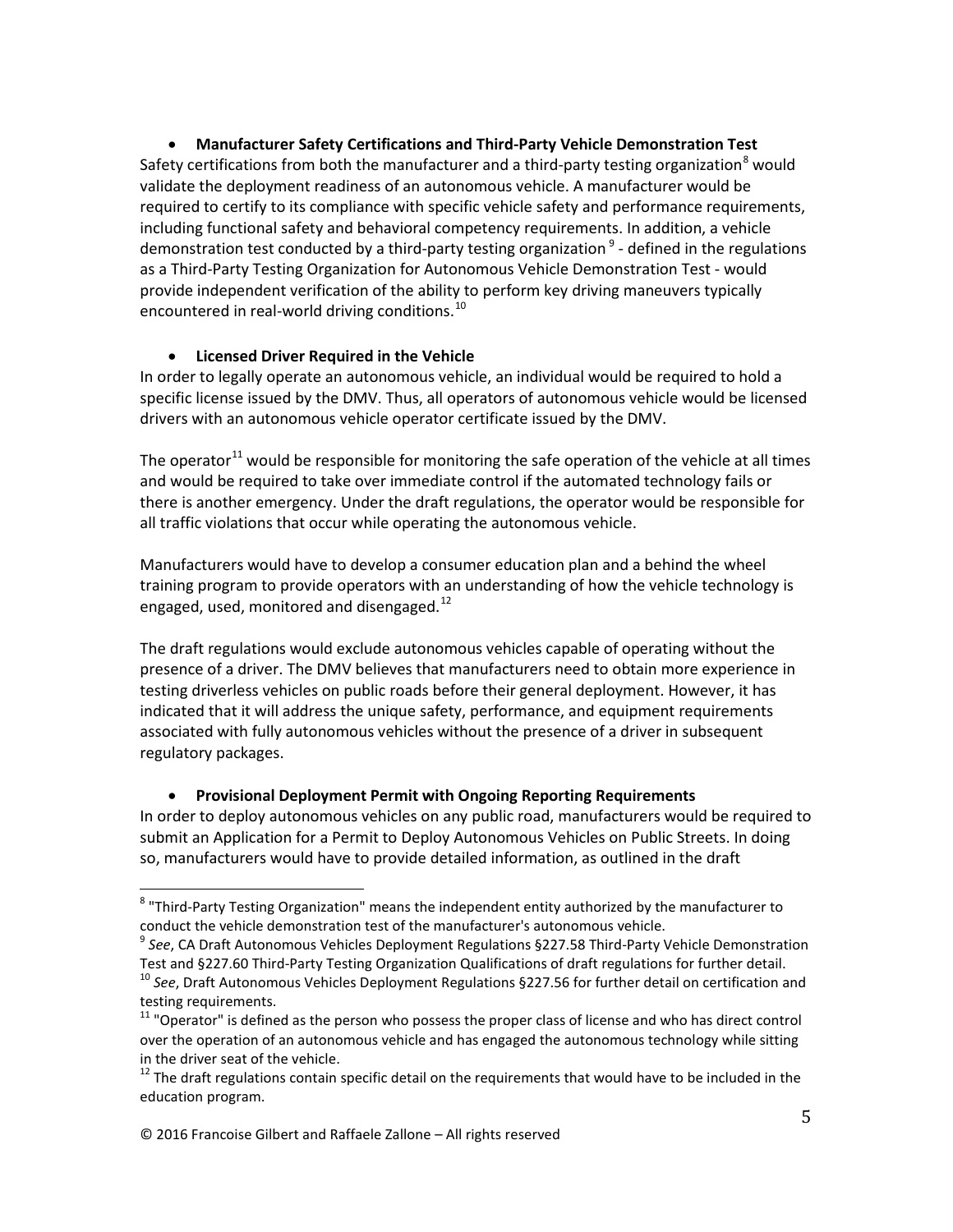regulations, to the DMV. For example, the information required would include: make and model of vehicles for deployment<sup>13</sup>, and the areas of operation<sup>14</sup> in which the vehicles are designed to operate.<sup>15</sup>

Manufacturers approved for deployment would initially be granted a three-year deployment permit. A condition of the issuance of this provisional permit would be that autonomous vehicles can only be operated by the manufacturer or made available to the public on a leased basis only.

During the term of the permit, manufacturers would have to submit monthly reports regarding the performance, safety, and use of the vehicles. The draft regulations detail the data that would have to be submitted as part of the monthly report.<sup>16</sup> The DMV hopes that data collected through the permit term will provide an opportunity to evaluate the safety and real-world performance of the vehicles and inform subsequent regulatory actions.

A permit would be suspended or revoked if the manufacturer i) has failed to maintain financial responsibility as required by the Vehicle Code and the draft regulations, ii) has submitted incorrect or misleading information in its permit application, or iii) has failed to report any change to the information/certification provided as part of the application.<sup>17</sup>

### • **Financial Requirements for Provisional Deployment Permit**

The draft regulations contain a number of provisions regarding financial requirements<sup>18</sup> that the manufacturer must fulfill to obtain a permit to deploy autonomous vehicles. These include, for example, demonstrative proof - by way of insurance, surety bond or self-insurance - that the manufacturer has the ability to respond to judgment(s) for damages arising from collisions or accidents caused by its autonomous vehicles.

# • **Vehicle Performance Requirements**

A manufacturer would be required to report accidents that occurred while the vehicle was in autonomous mode. They would also have to report any safety-related defects in their autonomous technology. The Manufacturer would have to submit a Report of Traffic Accident Involving an Autonomous Vehicle form, within 10 days of the accident.

Autonomous vehicles would have to be equipped with an event data recorder that captures and stores autonomous technology sensor data for all vehicle functions controlled by the

<sup>&</sup>lt;sup>13</sup> Known as "subject autonomous vehicle."<br><sup>14</sup> An "area of operation" is defined as one of the following: i) urban, which is any developed contiguous area where there are more than 10,000 residents, ii) rural, which is all other areas of California not included in urban areas except for a freeway/highway, and iii) freeway/highway, where "freeway" is defined in Vehicle Code section 332. In its permit application, the manufacturer is required to certify that the vehicles are incapable of operating in autonomous mode in areas outside of the disclosed areas of operation.

<sup>&</sup>lt;sup>15</sup> The permit application must be accompanied by a range of other documentation and certifications as

outlined in CA Draft Autonomous Vehicles Deployment Regulations §227.56.<br><sup>16</sup> CA Draft Autonomous Vehicles Deployment Regulations §227.689(d).<br><sup>17</sup> CA Draft Autonomous Vehicles Deployment Regulations §227.74 Suspension/Rev

<sup>© 2016</sup> Francoise Gilbert and Raffaele Zallone – All rights reserved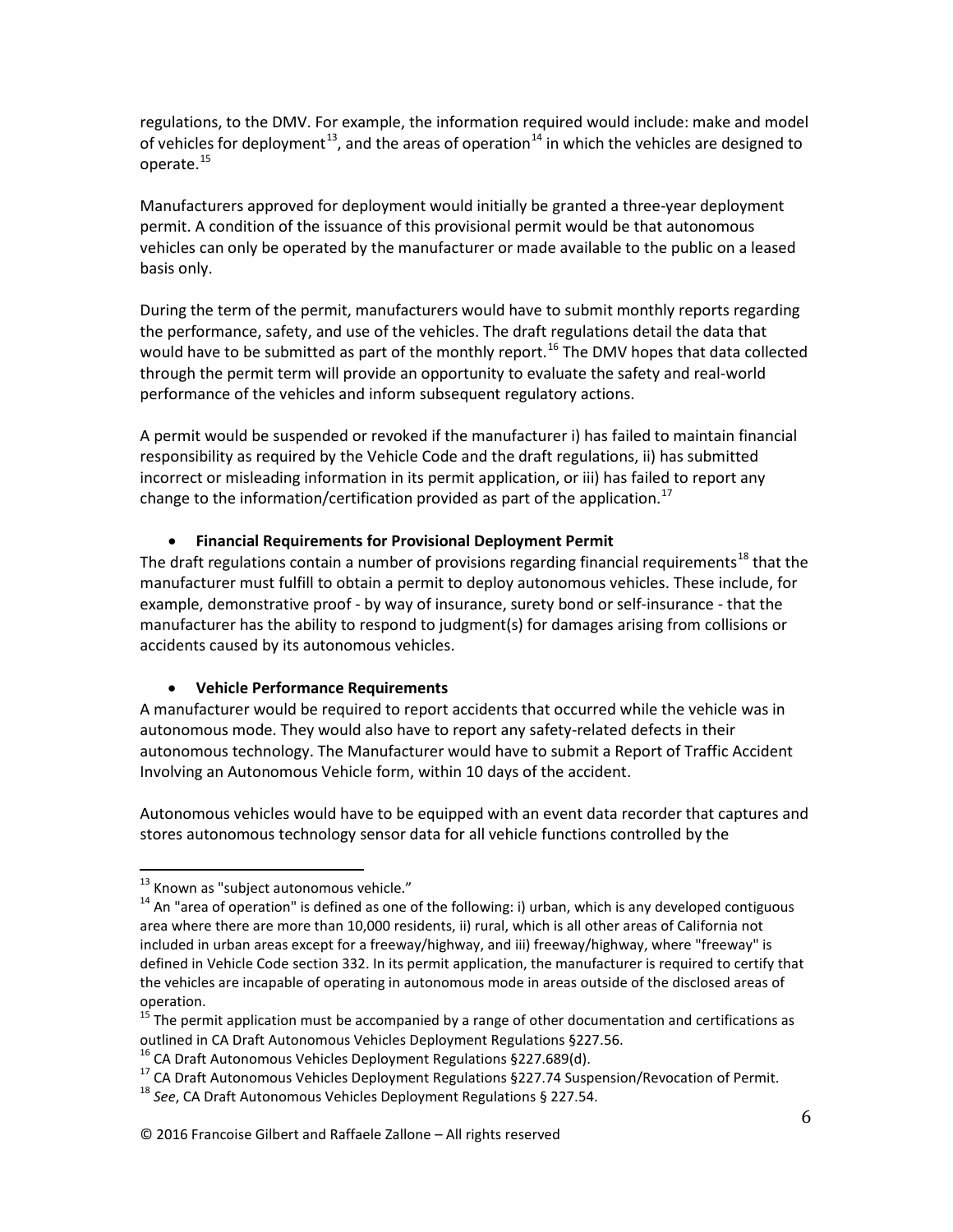autonomous technology at least 30 seconds before a collision with another vehicle, person or object while operating in autonomous mode. The captured data would have to be stored in a read only format capable of being accessed and retrieved by a commercially available tool.

When applying for a deployment permit the manufacturer would have to submit, amongst other documentation, certification that i) the autonomous vehicle performs the specified behavioral competencies and ii) the manufacturer adheres to an established functional safety plan.<sup>19</sup> In addition, the manufacturer would have to certify that its autonomous vehicles have selfdiagnostic capabilities meeting current industry best practices and have the capability to detect and respond to cyber-attacks, unauthorized intrusions, and false or spurious messages, and that it have the capacity to alert the operator of the incident.

# • **Vehicle Registration Requirements**

All autonomous vehicles would have a display certification label that details: manufacturer's name; date of manufacture; vehicle identification number, along with a certification statement that, *"The manufacturer of this autonomous vehicle has certified it conforms to State of California requirements for autonomous vehicles in effect on the date shown above."*

If a manufacturer installs autonomous technology in a vehicle after its original manufacture, so that it qualifies as an autonomous vehicle, it would be required to affix a certification label detailing: manufacturer/business name; date of manufacture; vehicle identification number, along with a certification statement that, *"This vehicle has been modified with the incorporation of autonomous technology that the manufacture has certified conforms to State of California requirements for autonomous vehicles in effect on the date shown above."<sup>20</sup>*

# • **Privacy and Cyber-Security Requirements**

Manufacturers would be required to provide written disclosures to autonomous vehicle operators, of any information collected by the autonomous technology not necessary for the safe operation of the vehicle. Manufacturers would have to obtain written approval to collect the information. $21$ 

The vehicles would have to be equipped with self-diagnostic capabilities that meet industry best practices, and are capable of detecting, responding, and alerting the operator to cyber-attacks or other unauthorized intrusions. If such an alert occurs, the vehicle operator would have to be able to override the autonomous technology.

The manufacturer's consumer education plan would have to provide information on how an operator can override unauthorized commands received by the autonomous technology in the event of a cyber-attack.

 $19$  Under the draft regulations, "functional safety plan" is defined as the process and procedures implemented by a manufacturer to identify and assess hazards associated with the operation of an autonomous vehicle's technology, and to develop and implement hazard mitigation strategies.

<sup>&</sup>lt;sup>20</sup> It would not be possible to register an automated vehicle unless it displays a certification label (as above). The application for registration would have to clearly indicate when a vehicle has been equipped with autonomous technology by indicating, "MISC" followed by "AV." An autonomous vehicle would be identified on the registration card and any certificate of ownership.<br><sup>21</sup> See, CA Draft Autonomous Vehicles Deployment Regulations § 227.76. Information Privacy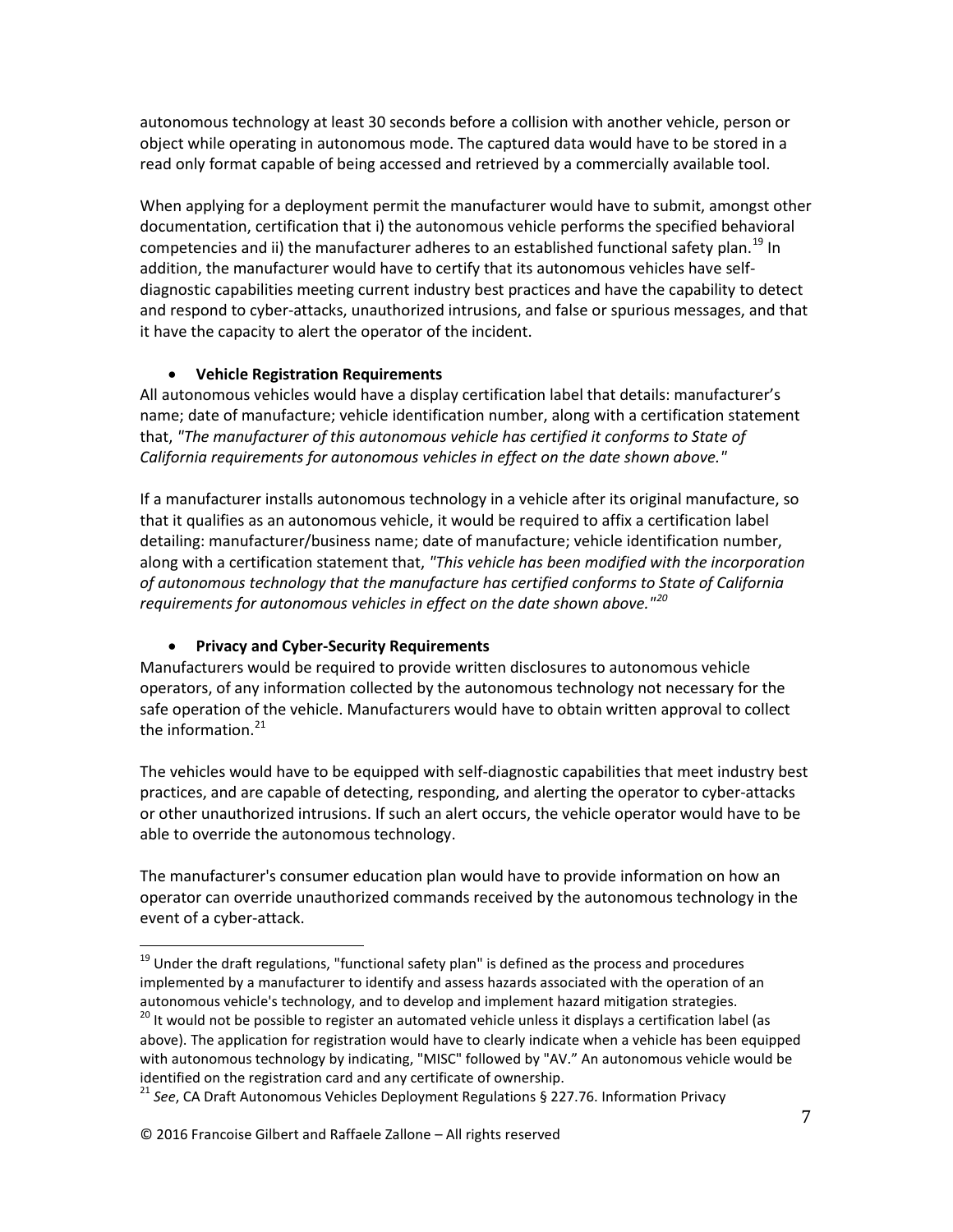### • **Exclusion of Commercial Vehicles**

Consistent with the testing regulations, commercial vehicles would be excluded from deployment.

### **Developments at the Federal Level**

# *NHTSA/Department of Transport: (2016 Update)"Preliminary Statement of Policy Concerning Automated Vehicles"*

NHTSA has been actively evaluating the field for several years. In May 2013, it released its "Preliminary Statement of Policy Concerning Automated Vehicles."<sup>22</sup> Among other things, this was intended to provide guidance to those states that were enacting regulations to permit the testing of autonomous cars.

In January 2016, the Department of Transport and NHTSA issued policy guidance updating the Preliminary Statement of Policy Concerning Automated Vehicles. The updated Statement of Policy detailed a number of initiatives, such as initiatives to:

### • **Develop Best Practice Guidance for Deployment of Autonomous Vehicles**

NHTSA has committed to developing best-practice guidance for the safe deployment and operation of fully autonomous vehicles,  $^{23}$  and to providing a common understanding of the performance characteristics necessary for the development and operation of fully autonomous vehicles and the testing and analysis methods used to assess them. NHTSA has committed to complete this guidance by July 2016.

### • **Develop a Model State Policy on Automated Vehicles**

NHTSA has also committed that by July 2016, it will develop a model state policy on automated vehicles. This model policy will be intended to create a path to a consistent national policy. It will be developed in cooperation with state partners, the American Association of Motor Vehicle Administrators, and other stakeholders.

### • **Encourage the Submission of Rule Interpretation Requests by Manufacturers**

NHTSA is also encouraging manufacturers to submit rule interpretation requests, where appropriate, to help enable innovation in the area of automated technologies and autonomous vehicles. For example, NHTSA has responded to such interpretation requests from BMW (confirming that BMW's remote self-parking system meets federal safety standards) and Google (in response to Google's request to interpret several provisions of the Federal Motor Vehicle Safety Standards as they apply to Google's described design for vehicles in developing and testing).

#### © 2016 Francoise Gilbert and Raffaele Zallone – All rights reserved

 $22$  See,

http://www.nhtsa.gov/About+NHTSA/Press+Releases/U.S.+Department+of+Transportation+Releases+Pol icy+on+Automated+Vehicle+Development.<br><sup>23</sup> Vehicles at Level 4 on the scale established in its 2013 preliminary policy statement.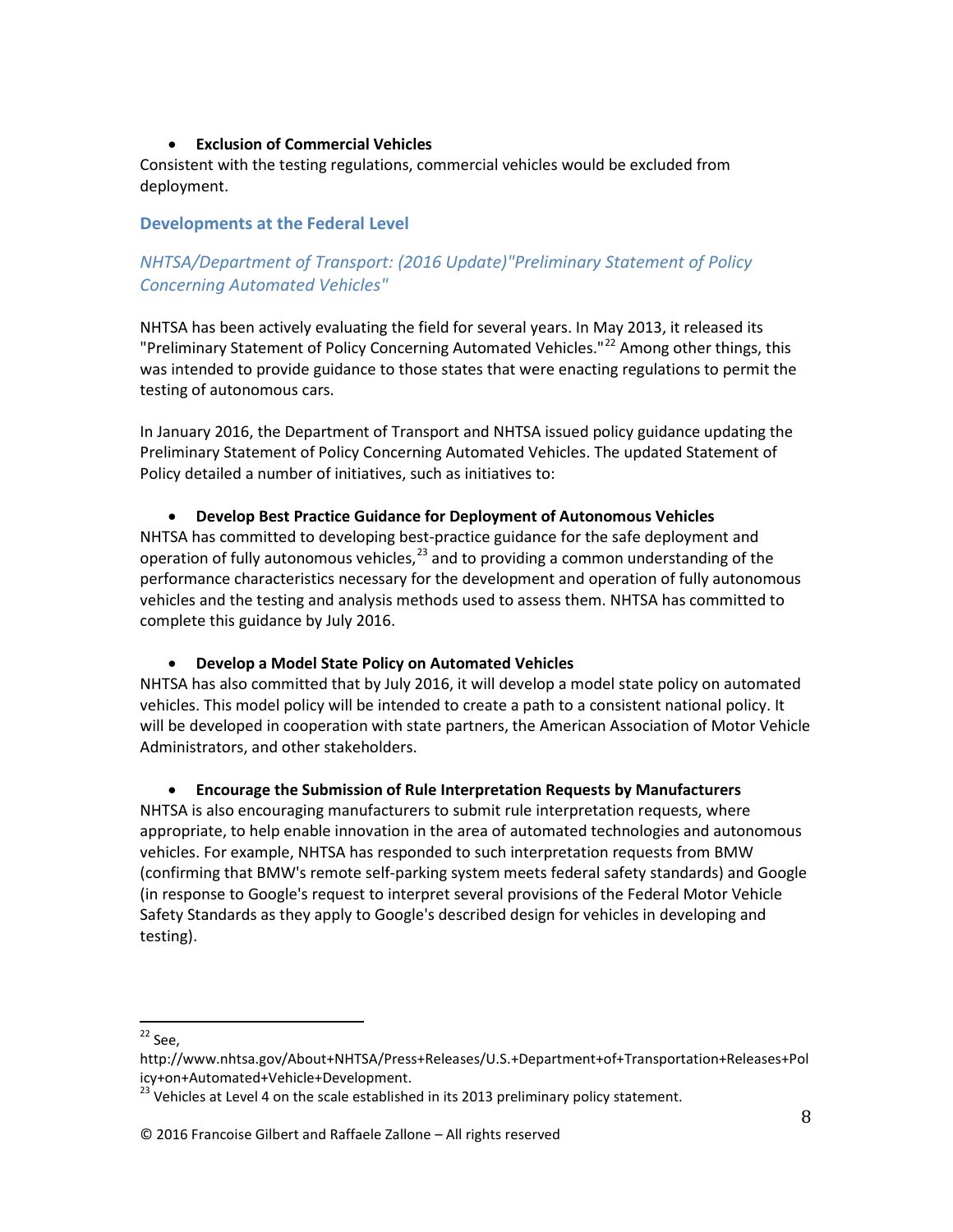### • **Request for Use of the Agency's Exemption Authority**

NHTSA has also called on manufacturers to submit requests for use of the Agency's exemption authority to allow the deployment of fully autonomous vehicles. This exemption authority allows NHTSA to enable the deployment of up to 2500 vehicles for up to two years if it determines that an exemption would ease the development of new autonomous features.

### • **Request New Statutory Authorities when Necessary**

The Department of Transport and NHTSA will consider seeking new statutory authorities when necessary to ensure that fully autonomous vehicles are deployable once their safety has been demonstrated. The US Transportation Secretary has emphasized that the administration will not seek to pre-empt state authority over highway safety with a single national policy, but will work with states to ensure a workable, consistent regulatory regime for autonomous vehicles.

# *NHTSA Response to Google's Request for Interpretation of the Federal Motor Vehicle Safety Standards (February 2016)*

As already detailed, NHTSA has been actively encouraging manufacturers and technology companies to submit rule interpretation requests. In November 2015, Google submitted such an interpretation request to NHTSA requesting that the Agency interpret some provisions of the Federal Motor Vehicle Safety Standards (FMVSSs) as they apply to Google's described design for driverless motor vehicles that it is in the process of developing and testing.

The response issued by NHTSA highlights how, in some instances, the existing legal and regulatory framework may be ill equipped to deal with current and ongoing developments with the more sophisticated autonomous technology. A few of the interpretation requests and NHTSA's responses are reviewed below to give an illustrative overview of the current limitations of the regulatory framework with respect to driverless cars.

### • **Background to Google's Interpretation Request**

According to Google, its self-driving vehicles (SDVs) are fully autonomous vehicles whose operations are controlled exclusively by a self-driving system (SDS). The SDS is an artificial intelligence driver, which is a computer designed into the motor vehicle itself that controls all aspects of driving by perceiving its environment and reacting to it. Therefore, Google maintains that its vehicles have no need for a human driver. As there is no requirement for a human driver, Google's design removes all conventional driver controls and interfaces (e.g., steering wheel, throttle pedal, brake pedal etc.…). The SDS controls all aspects of driving and, according to Google, the SDS will make the optimal decisions for the safety of the occupants of the SDV. Google is concerned that providing occupants with the ability to control steering, acceleration, braking or turn signals, or providing occupants with information about the vehicle's operation could be detrimental to safety as the occupants could attempt to override the SDS's decision.

In its response to Google's interpretation request, NHTSA detailed how Google's design choices for the SDV presented a number of unique challenges in applying the FMVSSs. The Agency outlined how the standards were drafted when it was reasonable to assume that all vehicles would require conventional driver controls, usually located at the front left seating position, and that these controls would all be operated by a human driver. However, NHTSA has found that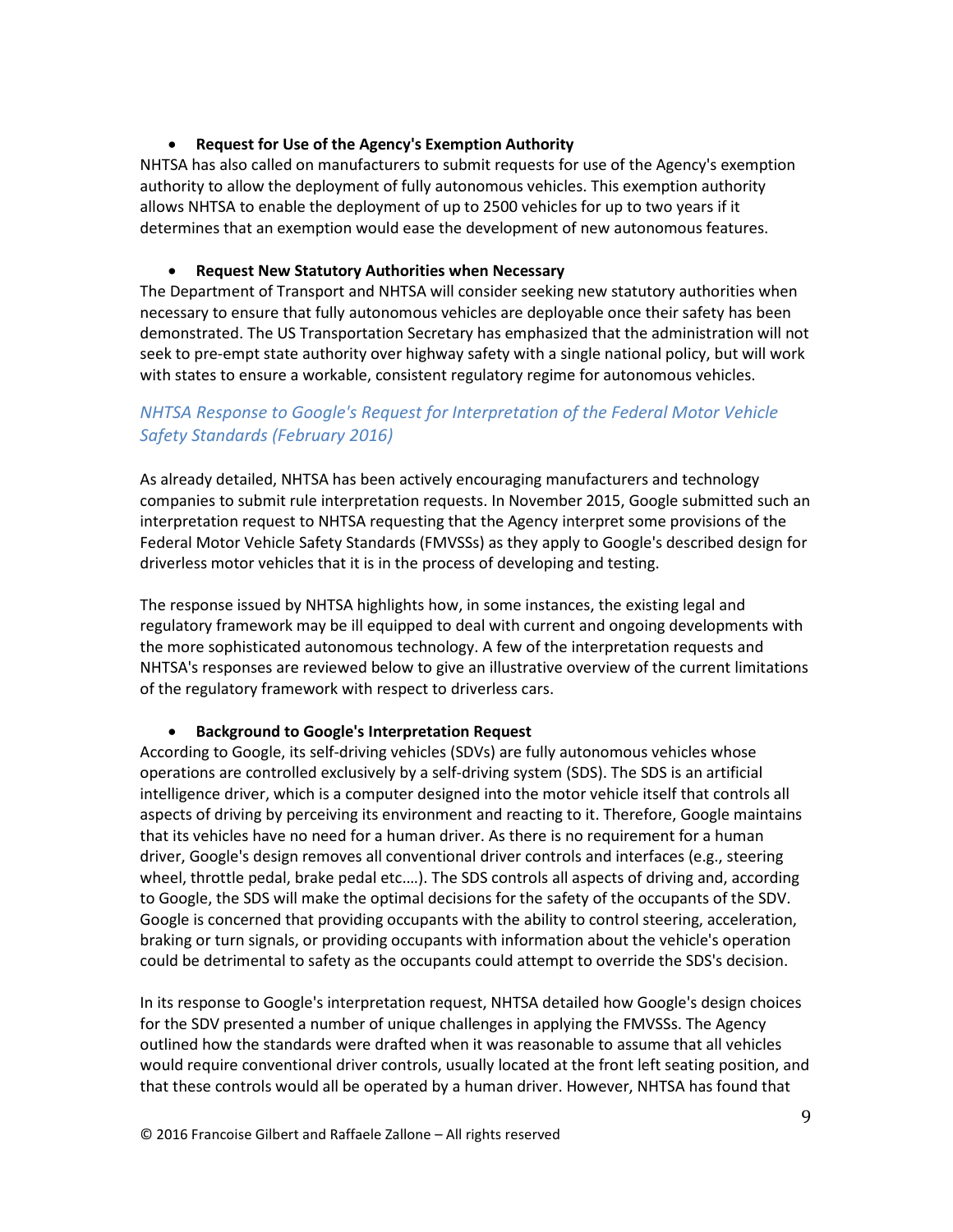for vehicles with an artificial intelligence driver that precludes an occupant from driving, these assumptions no longer hold.

As automated technology develops beyond what was envisioned when the FMVSSs were originally drafted and issued, NHTSA has stated that it may not be able to apply the same kind of test standards for determining compliance.

# • **Overview of Main Aspects of Google's Interpretation Request**

The critical point of NHTSA's responses for many of the interpretation requests from Google is that defining the driver as the SDS (see below) does not end the inquiry or determine the result. NHTSA has made it clear that once the SDS is deemed to be the driver for the purposes of a particular standard or test, the next issue is whether and how Google could certify that the SDS meets a standard developed and designed to apply to a vehicle with a human driver.

Further, NHTSA's clarifies that there are limits with interpretation, even if the results of which might be sound policy. This is because an interpretation may not make a substantive change to the statutory or regulatory regime and it may not adopt a new position that is irreconcilable with or repudiates existing statutory or regulatory provisions.

# *Who/What is Considered to be the Driver of the SDV?*

49 CFR §571.3 defines the driver as the occupant of a motor vehicle seated immediately behind the steering control system. As Google's SDV does not have a conventional steering control system or does not permit occupants to drive, it is problematic for Google to determine how to certify its motor vehicle design to certain FMVSS provisions concerning the driver.

As a foundational starting point for the interpretation request, NHTSA agreed to interpret the driver as referring to the SDS and not to any of the vehicle occupants. NHTSA stated that no human occupant of the SDV could meet the definition of §571.3. It further acknowledged that, if no human occupant can actually drive the vehicle, it is more reasonable to identify the "driver" as "whatever is doing the driving," i.e., the SDS that is actually driving the vehicle.

The remainder of Google's request to NHTSA concentrates on several interpretative issues related to the absence of a human driver. One of the main interpretative requests is covered below as an illustrative example.

# *Light Vehicle Break Systems*

FMVSS No. 135 contains requirements for service brakes and associated parking brake systems. Service brakes must be activated by means of a foot control, while the control of parking brakes must be independent of the service brake control and may be either a hand or a foot control.

Google's design does not include hand or foot controls for either brake. It argues that because the SDS will control all aspects of braking it would not be necessary or beneficial for safety for a human to be able to apply the brakes. Google requested that NHTSA interpret these provisions to be inapplicable to its described vehicle design and to allow the service brake system performance requirements to be met if the SDS activates the service brakes.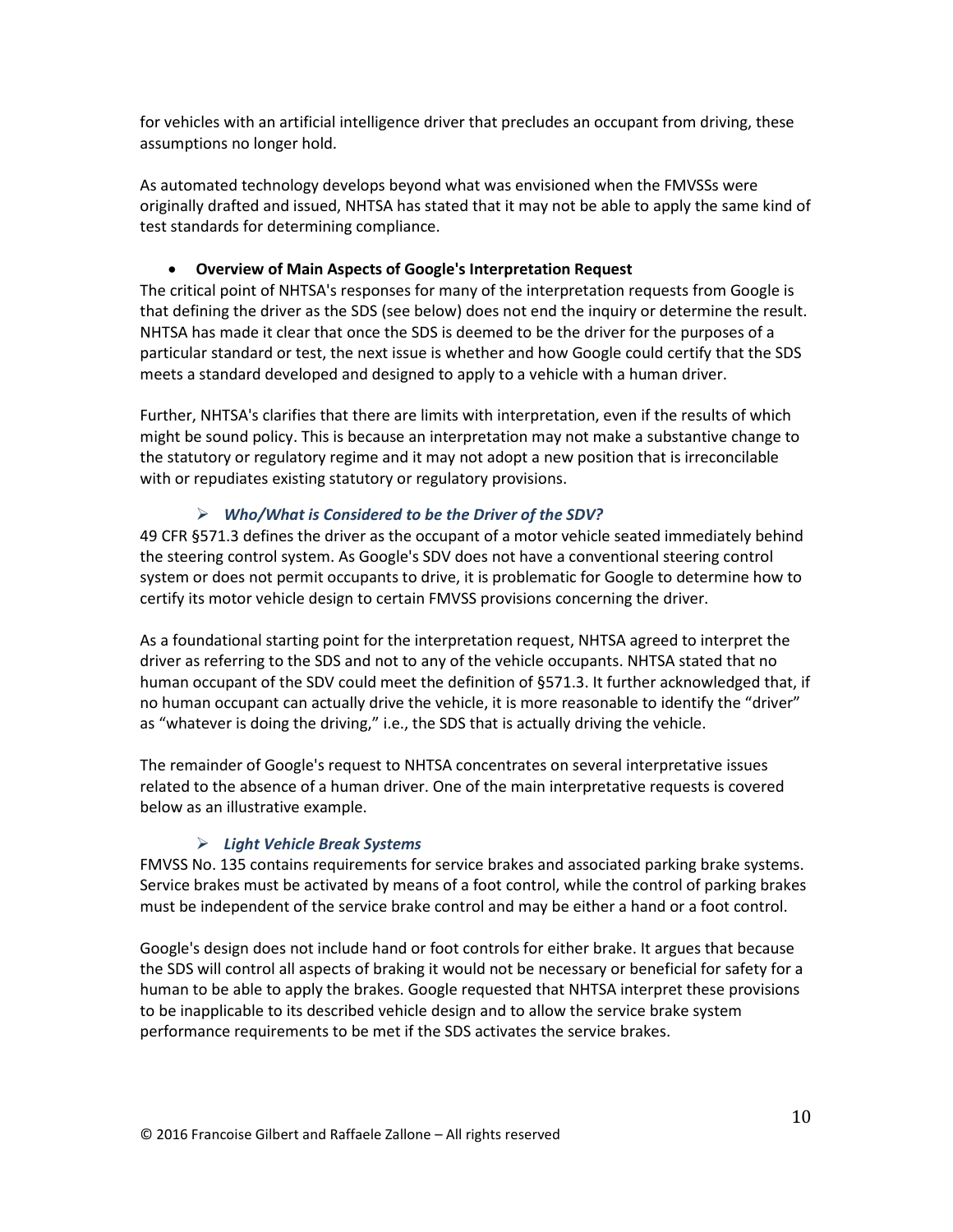NHTSA responded that the fact that the SDS may be programmed to perform the tests enumerated in FMVSS No. 135 does not overcome the language of S5.3.1, which plainly states that service breaks shall be activated by means of a foot control.

In order to satisfy Google's request, NHTSA advised that it would need to commence a rulemaking to consider how FMVSS No. 135 might be amended to ensure that vehicles that control all braking through an artificial driver have a way to comply with the standard. In the interim, the Agency suggested that Google might wish to consider petitioning for an exemption from these provisions.

However, in its response to Google, NHTSA did recognize that it could take a substantial period of time to develop final rules and that many of its interpretation do not fully resolve all of the issues Google raised in its original request. Consequently, NHTSA has suggested that Google may wish to explore the interim step of seeking exemptions. Exemptions are available for manufacturers that are able to demonstrate that features of their product provide equivalent levels of safety to those required by the FMVSS. $^{24}$ 

### **Europe**

### **Regulatory and Legal Framework for Automated Vehicles**

Over the past decade, the European Union (EU) has begun taking steps to evaluate the changes it needs to ensure that its regulatory and legal framework are capable of dealing with the increased risks posed by automated vehicles. Part of the challenge faced by the EU is that different national jurisdictions may implement differing or conflicting regulations that could hinder the development and deployment of new technologies for traffic systems or vehicles. The EU recognizes this challenge and has committed several million euros to funding research projects aimed at evaluating various automated technologies, determining the feasibility of the deployment of such technologies on European road systems, assessing the relevant legal issues (such as product liability, road traffic laws, regulatory laws, data privacy and data security) resulting from automation of traffic systems and vehicles, and determining guidelines for implementing a uniform regulatory framework for all EU member states.

In September 2015 the Transport ministers of the G7 states (Canada, France, Germany, Great Britain, Italy, Japan, and the US) and the European Commissioner for Transport agreed on a declaration on automated and connected driving. As a result of the declaration, it became apparent that appropriate steps must be taken by the world transportation authorities in order to establish a harmonized regulatory framework for automated traffic systems and vehicles, which would enable the safe deployment of these technologies across national borders.

### **EU Initiatives and Research Programs**

Pursuant to this need for harmonization, the EU has implemented various directives<sup>25</sup> to give the EU Commission the power to adopt the necessary regulatory provisions for automated

<sup>&</sup>lt;sup>24</sup> 49 U.S.C. 30114 and 49 CFR Part 55.<br><sup>25</sup> E.g., the ITS Directive (Directive 2010/40/EC), which gives power to the EU Commission to adopt functional, technical, organizational and service provision specifications for the compatibility, interoperability and continuity of Intelligent Transport Systems throughout the European Union.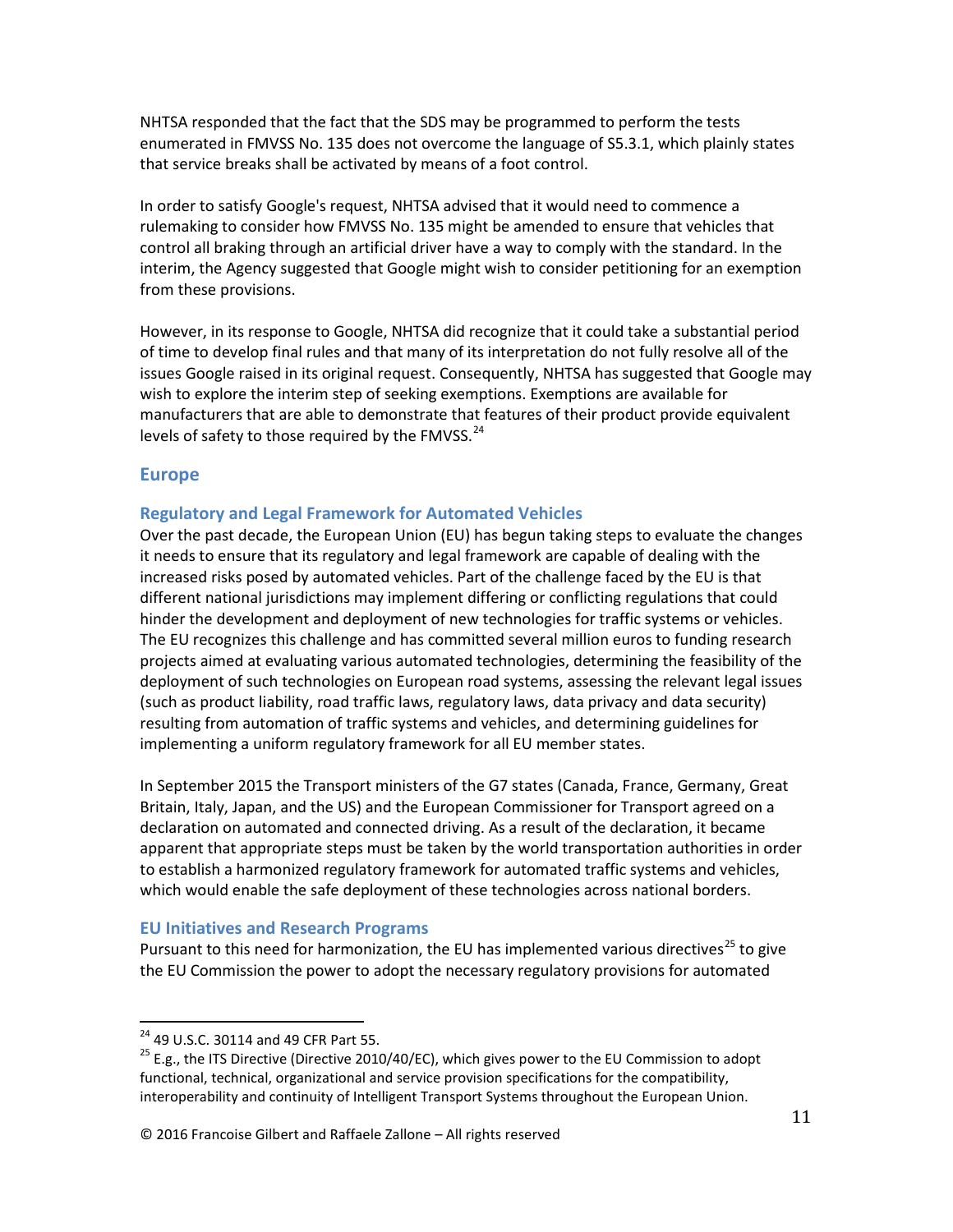traffic systems and vehicles, and various initiatives<sup>26</sup> aimed at, i) conducting research on the impact of automated technologies on the public road systems, and ii) developing legal standards for ensuring public safety.

In the  $7<sup>th</sup>$  Framework Program for Research and Technological Development, the EU Commission initiated several research projects focused on assessing automated vehicle technology and developing strategies, technologies and integration of the automated systems into current regulatory frameworks. One such EU funded project, AdaptIVe, $^{27}$  is a 42-month EU funded project designed to address the major challenges of automated driving. By December 2016, the project will have defined the legal aspects of automation on EU public roadways, with final project results to be presented in June 2017. The goals of the project are to demonstrate the feasibility of automated driving, provide guidelines for cooperative controls and define and validate new methodologies for safety evaluation. Further, AdaptIVe will assess any impact automation has on road transport and will evaluate the legal framework with regard to barriers to implementation.

Expanding on the notion that automated vehicles can include more than just personal passenger vehicles, the  $7<sup>th</sup>$  Framework Program also funds projects looking to automate public transportation systems (buses, taxis, etc.). CityMobil2<sup>28</sup> is an EU funded project that is working to develop a prototype automated transport system for urban areas with low passenger numbers. Automated transport systems are made up of multiple vehicles operating without a driver in what is known as collective mode. These vehicles will operate on-demand, in the same fashion as an elevator, and allowed to run in dedicated areas of the city; pedestrian areas, car parks, private sites such as a hospital or a college campus, or on dedicated lanes (such as bus lanes when they are not in use). The goal of this project is to determine the feasibility of implanting such a system in urban areas throughout Europe, and to gather useful data to help develop new regulations and/or modify the current legislation as they relate to automated vehicles in order to relax the current constraints.

# **E-call Initiative**

In early 2009, the European Parliament, in its resolution on the Intelligent Transport Systems Action Plan (ITS Action Plan), $^{29}$  underlined the importance of digital technologies for safer and more secure, cleaner and more efficient transport in the EU. Among the first priorities of the ITS Action Plan was the "eCall" emergency system. The purpose of the eCall initiative is to bring rapid assistance to motorists involved in traffic collisions anywhere in the EU. In the event of a vehicle-involved accident, an eCall-equipped vehicle will automatically call the nearest emergency center. The eCall system is a partially automated system that will automatically send a minimum set of data whenever an accident occurs. This data will include the exact location of

<sup>26</sup> *See*, iMobility Forum (http://www.imobilitysupport.eu/) and the C-ITS Platform

<sup>(</sup>http://ec.europa.eu/transport/themes/its/news/c-its-deployment-platform\_en.htm), which bring together private and public stakeholders to coordinate technical developments on European level and to ensure interoperability and coherent deployment of the automated traffic and vehicle systems.<br><sup>27</sup> See, https://www.adaptive-ip.eu/.<br><sup>28</sup> See, http://www.citymobil2.eu/en/.<br><sup>29</sup> See, European Parliament resolution of 23 Ap

<sup>(2008/2216(</sup>INI)).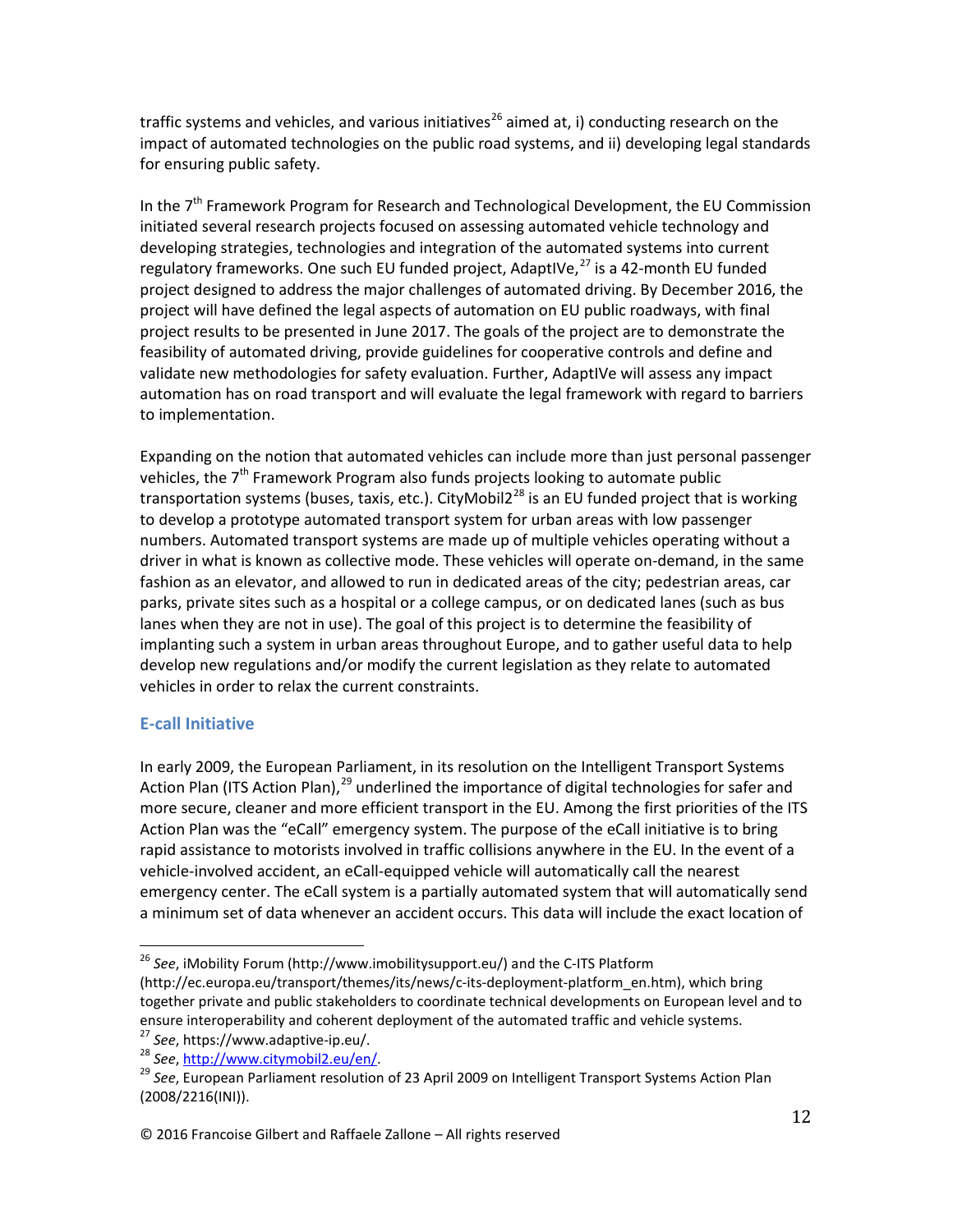the accident, type of vehicle involved, and other important vehicle statistics, so that first responders can be deployed to the accident location even if all passengers of a vehicle are unable to speak to a live emergency center operator. The eCall system will significantly cut emergency response times, thus potentially saving hundreds of lives in the EU every year. The eCall regulation requires all new cars to be equipped with eCall technology beginning April 2018.

# **Evaluation of EU Member State Existing Regulations**

Despite the EU's efforts to harmonize the regulation of automated vehicles on European roads, many of the EU Member States have begun proactively assessing their current regulations and legislation to determine what additions or modifications are needed to account for automated vehicles on their public roads.

### *United Kingdom*

In the United Kingdom, the Department for Transport (DT), recognizing the potential benefits of driverless and automated technologies to reduce vehicle related fatalities and improve overall road safety, has developed a Code of Practice (CoP) for those technology companies wishing to test their automated vehicles on public roads.<sup>30</sup> CoP is expected to provide preliminary standards for using automated vehicles on public roads. Any data acquired from such testing will be used to enhance existing regulations. The DT conducted a detailed review of its existing legislation to establish the regulatory framework with respect to testing of automated vehicles and their longer-term introduction to the market. It concluded that "real-world testing of automated technologies is possible in the UK today, [provided] a test driver is present, and takes responsibility for the safe operation of the vehicle; and that the vehicle can be used compatibly with road traffic law."<sup>31</sup> Following the testing of automated vehicles on UK public roads, the DT will establish and clarify the necessary changes to its legislation in order to allow these technologies to come to market.

### *Germany*

The German Ministry of Transport and Digital Infrastructure (BMVI) is hoping to utilize the same type of automated vehicle testing programs to transform Germany into the leader of Europe's automated traffic systems and vehicles. The Ministry believes that by 2020, it will be able to bring highly automated vehicles to German roads that are i) capable of driving in structured, less complex traffic environments, such as on the Autobahn, and ii) capable of driving at low speeds in places such as car parks.

The German government has identified areas in which existing regulations need to be modified. These include adjusting the term "driver" as currently defined to include "systems with full control over a vehicle." This is important from a liability standpoint, as discussed below, because one of the biggest questions with driverless vehicles is who is responsible in the case of an accident, the human occupant, or the car? Further potential modifications to existing regulations include allowing for automatic lane changes at a high rate of speed, and enabling automated and connected drive systems to participate in road traffic.

<sup>&</sup>lt;sup>30</sup> *The Pathway to Driverless Cars: A Code of Practice for testing*, Department for Transport, UK (2015).<br><sup>31</sup> *The Pathway to Driverless Cars*, Department for Transport, UK (Feb. 2015)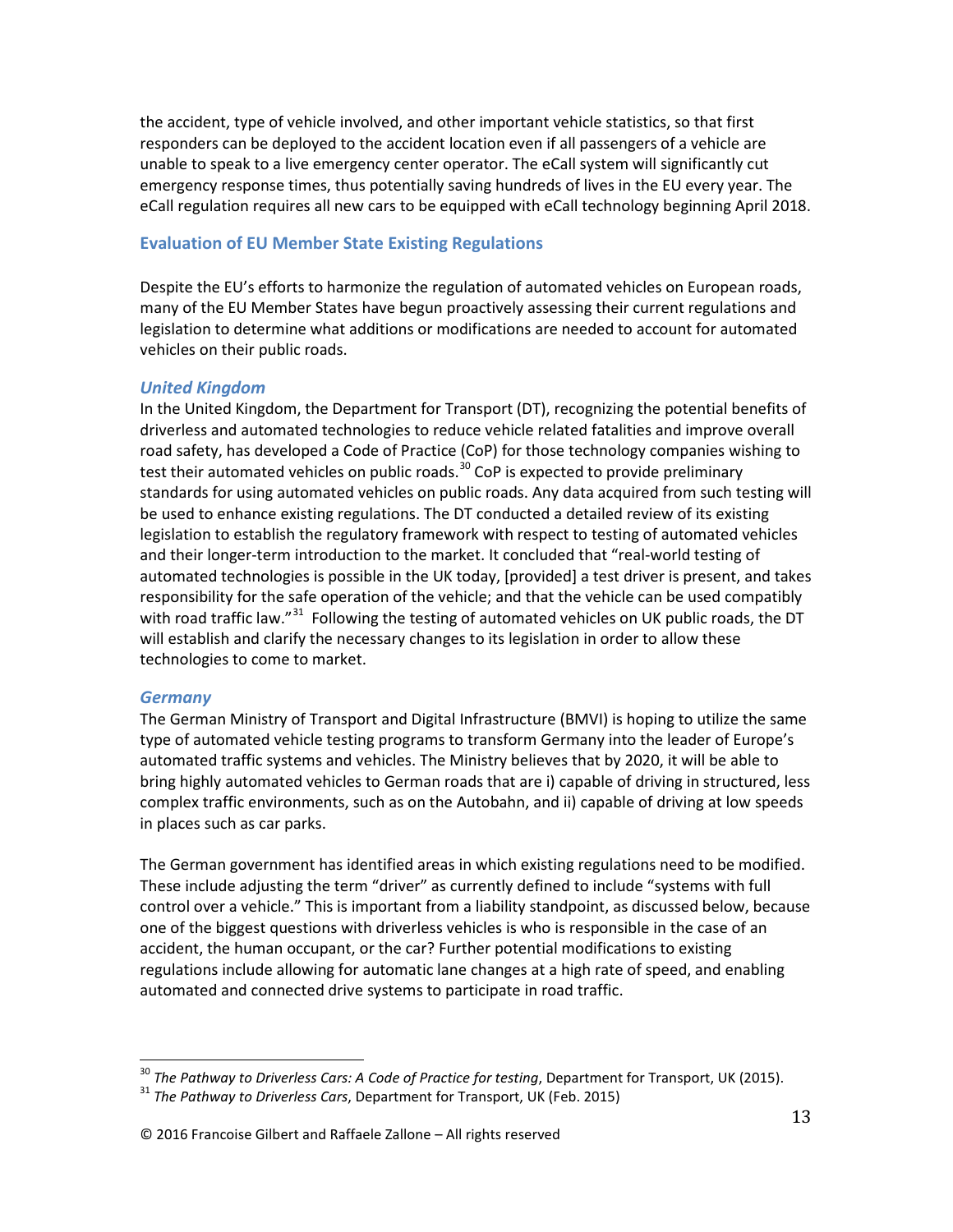# **2 –PRIVACY AND DATA PROTECTION**

Connected cars and automated vehicle technology provide consumers with a customized and personalized driving experience. However, in order to tailor such an experience a significant amount of data is collected and transmitted. This data can include information about the exact location of the vehicle, or information about how a driver operates his car. This raises significant questions for not only legislators and regulators but also car manufacturers and technology companies, such as Google and Apple.

For example, to what extent is data collected from a vehicle "personal data," i.e. attributable to a specific individual and, as such, subject to the Fair Information Practice Principles? Assuming that some of the data collected from or through the intelligent vehicle qualify as "personal data," numerous issues arise, such as:

### • **Processing and notice:**

Who is the controller of the processing of such data and how to inform individuals of the nature of the collection, processing or dissemination of personal data?

• **Consent:** 

How can the driver and the passengers express their consent or objection to the collection of data produced by their vehicle?

• **Choice:** 

How can individuals control whether or when their personal data is collected or used?

# • **Access by third parties:**

When and in which circumstances may the personal data be shared with third parties or reused for purposes other than the original purpose (e.g., in liability cases?)

# • **Security:**

Connected vehicles and intelligent vehicles rely on a vast ecosystem of specialized entities such as vendors, service providers, outsourcers, hosting companies, internet service providers that furnish the content, the data, and the connections, that are necessary for the vehicle to move safely, interact with the traffic, suggest or make decisions to and perform its primary functions. How is it possible to ensure data security in such a complex and co-dependent environment?

# **USA**

### **The Rise of Self-Regulation**

The Alliance of Automobile Manufacturers and the Association of Global Automakers have been proactive in this area and have taken self-regulatory measures with the publication of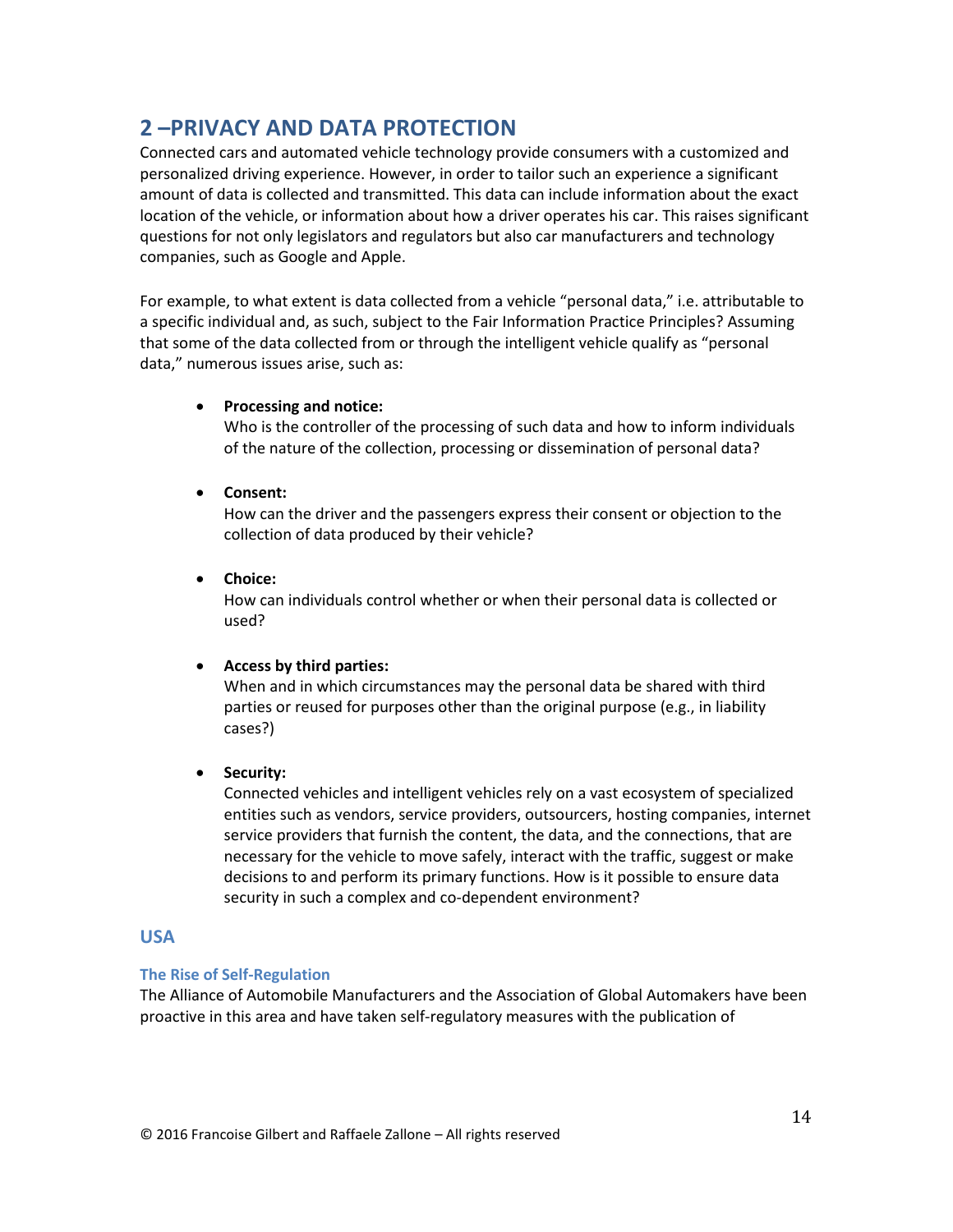"Consumer Privacy Protection Principles for Vehicle Technologies and Services" in November  $2014.<sup>32</sup>$ 

The Principles provide a framework for the protection of personal information through in-car technologies. They are not intended to replace applicable laws and regulations, where they exist. In this context, the Principles should be interpreted as subject to and superseded by applicable laws and regulations.

The Principles apply to the collection, use and sharing of covered information<sup>33</sup> in association with "vehicle technologies and services"<sup>34</sup> available on cars and lights trucks sold or leased to individual consumers for personal use in the United States. Participating Members commit to seven principles regarding:

### • **Transparency:**

Members have committed to providing car owners and registered users with access to clear and meaning full notice about their collection, use and sharing of covered information.

### • **Choice:**

Owners and registered users will be provided with certain choices regarding the collection, use and sharing of covered information.

### • **Respect for Context:**

Members have committed to using and sharing covered information in ways consistent with the context in which it was originally collected, taking into account the likely impact on owners and registered users.

# • **Data Minimization, De-identification and Retention:**

Covered information will be collected only as needed for legitimate business purposes, and it will be retained for no longer than the Member determines necessary for legitimate business purposes.

<sup>32</sup> A copy of the Privacy Protection Principles is available at http://www.globalautomakers.org/system/files/document/attachments/Global%27s%20and%20the%20A lliance%27s%20FTC%20Letter%20Committment%20and%20Privacy%20Principles%20%282%29.pdf. 33"

 $33"$ Covered Information" is defined in the Principles as information that is linked or linkable to i) the vehicle from which the information is retrieved; ii) the owner of that vehicle; or iii) a registered user of that vehicle's technologies and services. Further, covered information is information that vehicles collect, generate, record or store in an electronic format that is retrieved from the vehicles by or on behalf of a participating member in connection with Vehicle Technologies and Services; or Personal Subscription Information provided by individuals subscribing or registering for Vehicle Technologies and Services. Covered information includes biometric, driver behavior, and geolocation Information.

 $34$  Vehicle Technologies and Services is defined as referring to technologies and services provided by, made available through, or offered on behalf of participating members that involve the collection, use, or sharing of information that is collected, generated or recorded or stored by a vehicle.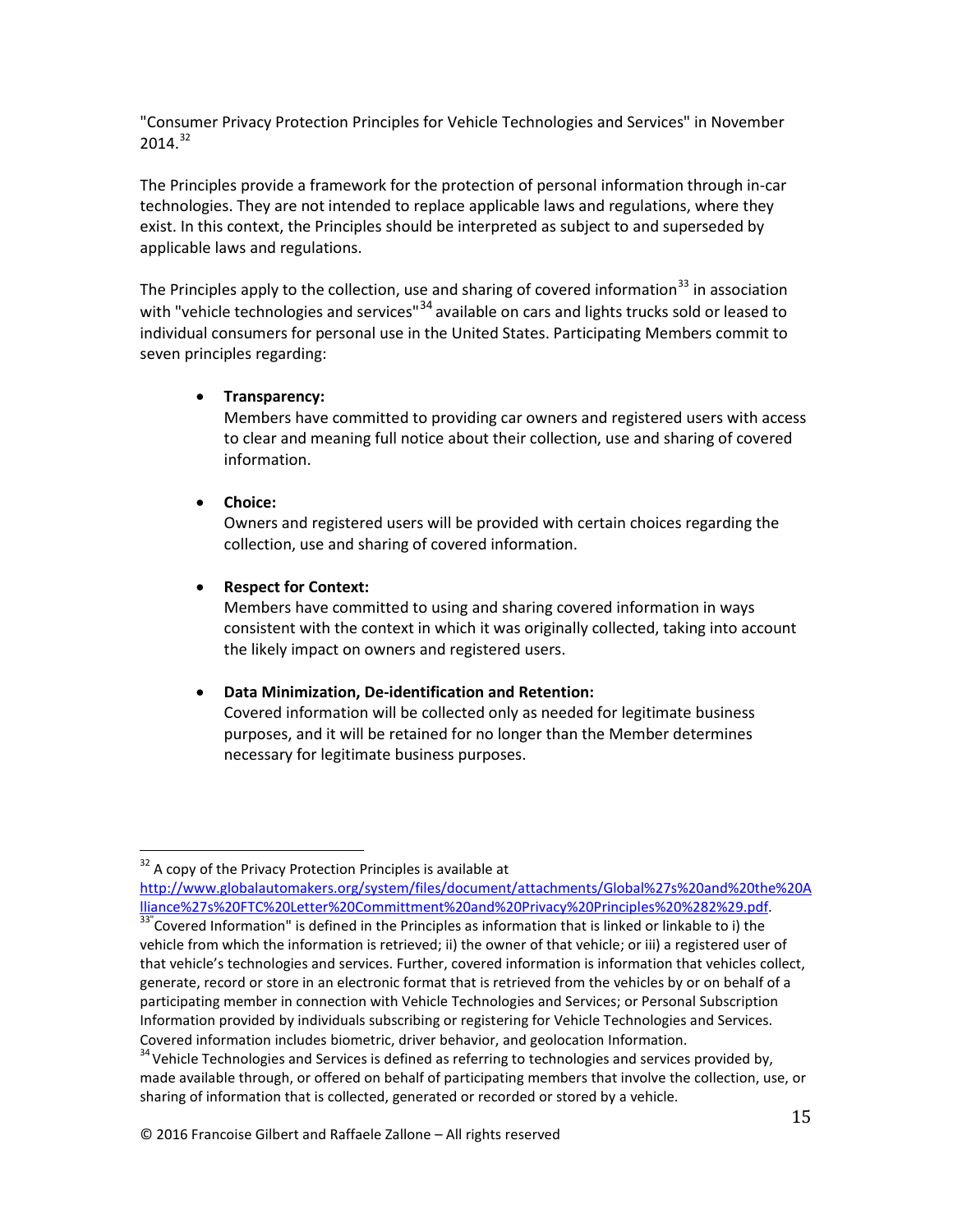### • **Data Security**

Members are committed to implementing reasonable measures to protect covered information against unauthorized use or access.

### • **Integrity and Access:**

Members will implement reasonable security measures to maintain the accuracy of covered information. They have committed to offering owners and registered users reasonable means to review and correct personal subscription information provided during the subscription or registration process for vehicle technologies and services.<sup>35</sup>

# • **Accountability:**

Members have committed to taking reasonable steps to ensure that they and other entities that received covered information adhere to the Principles.<sup>36</sup>

Members committed to meeting or exceeding the above commitments for new vehicles manufactured no later than Model Year 2017, and for vehicle technologies and services subscriptions that are initiated or renewed on or after January 2016. As of January 2016, all Participating Members are accountable to the Federal Trade Commission for their implementation of these principles.

In 2015, the Alliance of Automobile Manufacturers and the Association of Global Automakers established the Automotive Information Sharing and Analysis Center (Auto-ISAC) to share intelligence about vehicle cybersecurity threats. Early in 2016, these bodies published a Cybersecurity Best Practice Framework<sup>37</sup>and they are currently working together to develop automotive cybersecurity best practices that will be modeled on the aforementioned framework.

# **Proposed Federal Legislation**

Throughout the course of 2015, a number of bills were published at the federal level dealing with the data privacy and security implications of connected cars and automated vehicle technology.

# • **Security and Privacy in Your Car Act 2015**

In July 2015, Senator Edward Markey and Senator Richard Blumenthal proposed legislation, namely the Security and Privacy in Your Car Act ("SPY Car Act")<sup>38</sup>, directing NHTSA and the

<sup>&</sup>lt;sup>35</sup> Personal subscription information is information that individuals provide during the subscription or registration process that on its own or in combination with other information can identify a person, such as a name, address, credit card number, telephone number or email address.

<sup>&</sup>lt;sup>36</sup> In this respect, Members that use a third-party service provider to provide some or all of their vehicle technologies and services have committed to taking reasonable steps to ensure that the service provider adheres to the Principles.

 $37$  See,

https://www.globalautomakers.org/system/files/document/attachments/framework\_auto\_cyber\_best\_p ractices\_14jan2016\_id\_10376.pdf

<sup>38</sup> S1806 is based on the findings of Senator Markey's 2015 Report, Tracking & Hacking: Security & Privacy Gaps Put American Drivers at Risk, available at http://www.markey.senate.gov/imo/media/doc/2015-02-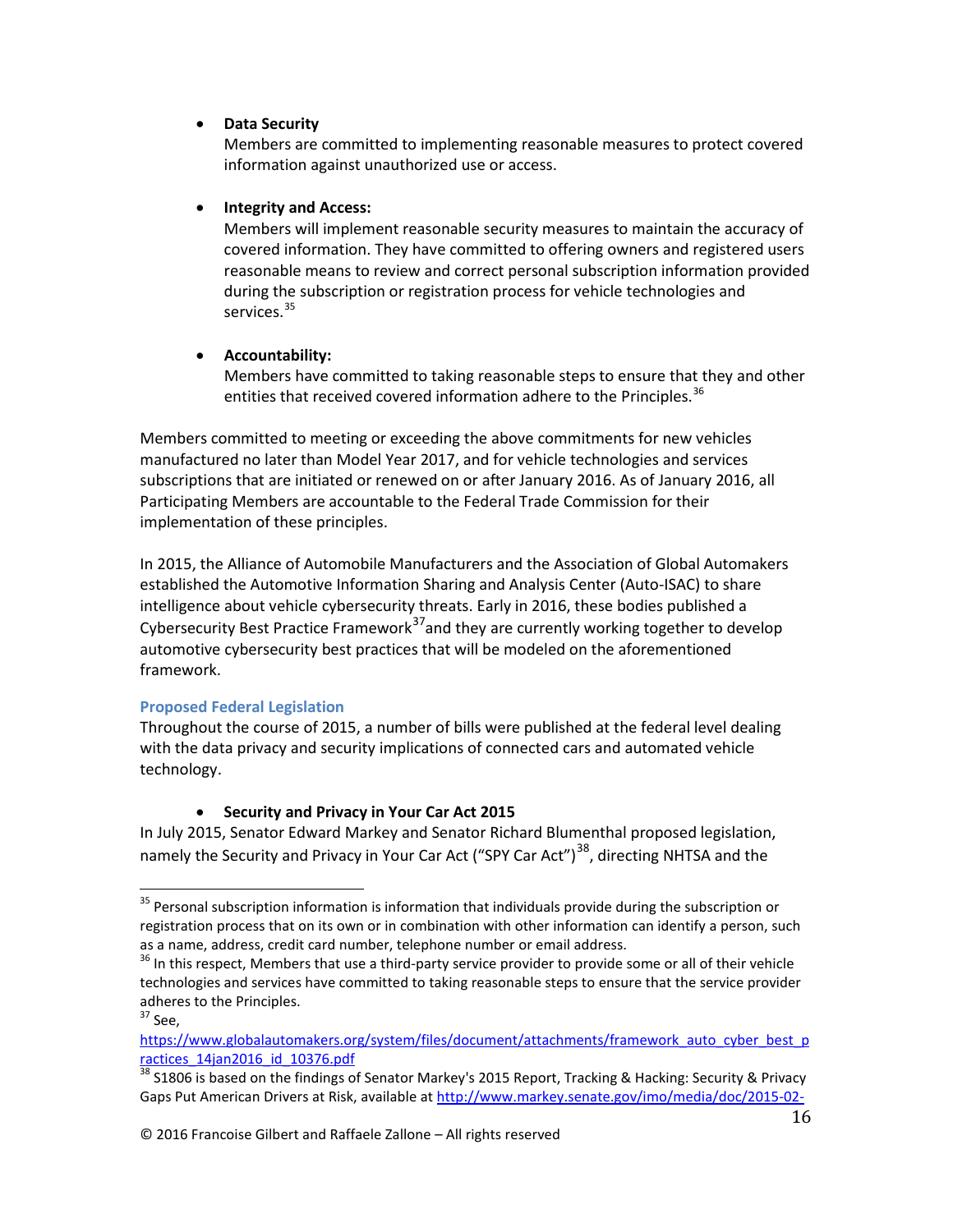Federal Trade Commission to conduct rulemaking to implement cybersecurity standards for vehicle systems and for driving data security, such as location data and driving history.

The current draft of the bill would direct NHTSA to issue regulations requiring that motor vehicles manufactured for sale in the U.S. to protect against unauthorized access to i) electronic controls or driving data, inclusive of information about vehicle location, speed, owner, driver or passengers; or ii) driving data collected by electronic systems integrated in the vehicle while that date is stored onboard the vehicle, in transit to another location or subsequently stored or used off-board the vehicle. Under the SPY Car Act, the NHTSA regulations would have to require that vehicles with accessible data or control signals be capable of detecting, reporting, and stopping attempts to intercept driving data or to attempts to control the vehicle itself. The SPY Car Act would also direct NHTSA to issue regulations requiring manufacturers to affix a "cyber dashboard" display to a vehicle in order to inform consumers about the extent to which a vehicle protects an individual's cybersecurity and privacy under the Act.

Under the SPY Car Act, the FTC would have to draft regulations to i) require the notification of owners/lessees about the collection, transmission, retention, and use of driving date; ii) provide owners/lessees with an option to terminate such data collection and retention<sup>39</sup> without losing navigation tools or other features; and iii) prohibit manufacturers from collecting information for advertising or marketing purposes without consent. Violations of these provisions would be treated as unfair and deceptive acts or practices under the Federal Trade Commission Act. The SPY Car Act was referred to the Committee on Commerce, Science, and Transportation.

### • **The Security and Privacy in Your Car Study Act 2015**

In November 2015, Representatives Ted Lieu and Joe Wilson proposed legislation<sup>40</sup> that would require NHTSA to conduct a one year study, consulting with the FTC, Department of Defense, National Institutes of Standards and Technology, and industry leaders and higher education institutions, to recommend a framework for regulating car automated software safety, cybersecurity and privacy regulations.

# • **Autonomous Vehicle Privacy Protection Act of 2015**

In November 2015, Representative Grace Meng introduced a bill aiming to protect consumer privacy during the development and use of autonomous vehicle technologies. H.R.3876<sup>41</sup> proposes that the US Comptroller General be required to make available to the public a report that assesses the organizational readiness of the DoT to address vehicle technology challenges, including consumer privacy protection.

i<br>I 06 MarkeyReport-Tracking Hacking CarSecurity%202.pdf. A copy of the bill is available at https://www.markey.senate.gov/imo/media/doc/SPY%20Car%20legislation.pdf.<br><sup>39</sup> There is an exemption for onboard safety systems required for post incident investigations, emissions,

crash avoidance, and other regulatory compliance programs.

<sup>40</sup> *See*, https://lieu.house.gov/sites/lieu.house.gov/files/documents/SPY%20Car%20Study%20Act.pdf. <sup>41</sup> *Available at* https://www.congress.gov/bill/114th-congress/house-bill/3876/text.

<sup>© 2016</sup> Francoise Gilbert and Raffaele Zallone – All rights reserved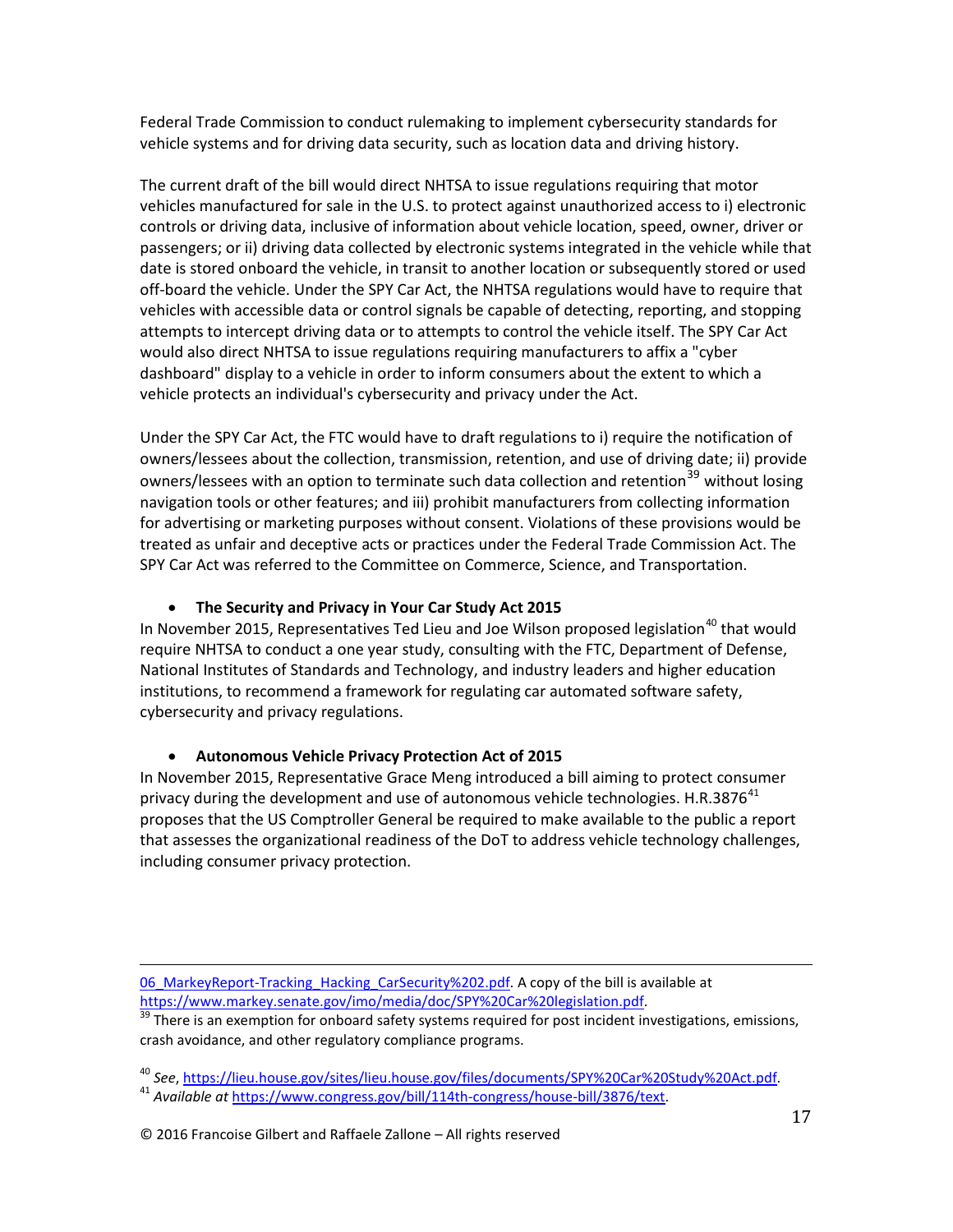H.R. 3876 seems to stem from specific provisions in H.R. 22 Fixing America's Surface Transportation Act<sup>42</sup>, which was also issued in 2015. Section 6025 of which provides that, not later than 2 years after the enactment of H.R. 22, the Comptroller General will submit a report to Congress that will:

- Assess the status of autonomous technology policy developed by public entities in the US;
- Assess the organizational readiness of the DoT to address autonomous vehicle technology challenges, including consumer privacy protections; and
- Recommend implementation paths for autonomous transportation technology, applications, and policies.

# **Europe**

### **eCall Initiative and Privacy**

The European Commission adopted Regulation (EU) 2015/758  $^{43}$ , which establishes the rules of the eCall initiative. Section 6 of the Regulation lays down specific provisions related to the privacy of the personal data of the users (i.e., owners of the car) of the eCall system. Essentially, the provisions follow the data protection principles laid down in EU Data Protection Directive 95/46/EC .For example, under the Regulation, the data must be used only to handle emergencies.

In terms of data retention, the Regulation requires that data must be deleted as soon as they are no longer necessary for such purposes. In other words, if no accident occurs, the data must be cancelled right away.

Manufacturers must ensure that the 112-based eCall system<sup>44</sup> is not traceable and not subject to constant tracking. The data in the system (i.e., in the memory installed in the cars) must be automatically removed, with one exception: the last three locations recorded can be kept, only as long as it is necessary to understand the exact location and the direction the car was traveling at the time of the accident. In addition, no individual outside the eCall system may have access to the data, and privacy enhancing technologies must be used to minimize risks of privacy violations and misuse. EU Privacy Law<sup>45</sup> requires that due notice of data processing must be given to the data subject (i.e. the person whose data are being processed). In the case of eCall, the manufacturers have such obligation. This information is to be provided for in the owner manual.

Regulation (EU) 2015/758 is a good starting point to address the more general issue of privacy in autonomous cars, just as in any other electronic device (like navigators) being used in connection with the use of the car.

<sup>&</sup>lt;sup>42</sup> Available at https://www.congress.gov/bill/114th-congress/house-bill/22/text.<br><sup>43</sup> http://eur-lex.europa.eu/legal-content/EN/TXT/PDF/?uri=CELEX:32015R0758&from=EN.<br><sup>44</sup> 112 is the uniform emergency number used in all laws of the 31 member states of the European Economic Area.

<sup>© 2016</sup> Francoise Gilbert and Raffaele Zallone – All rights reserved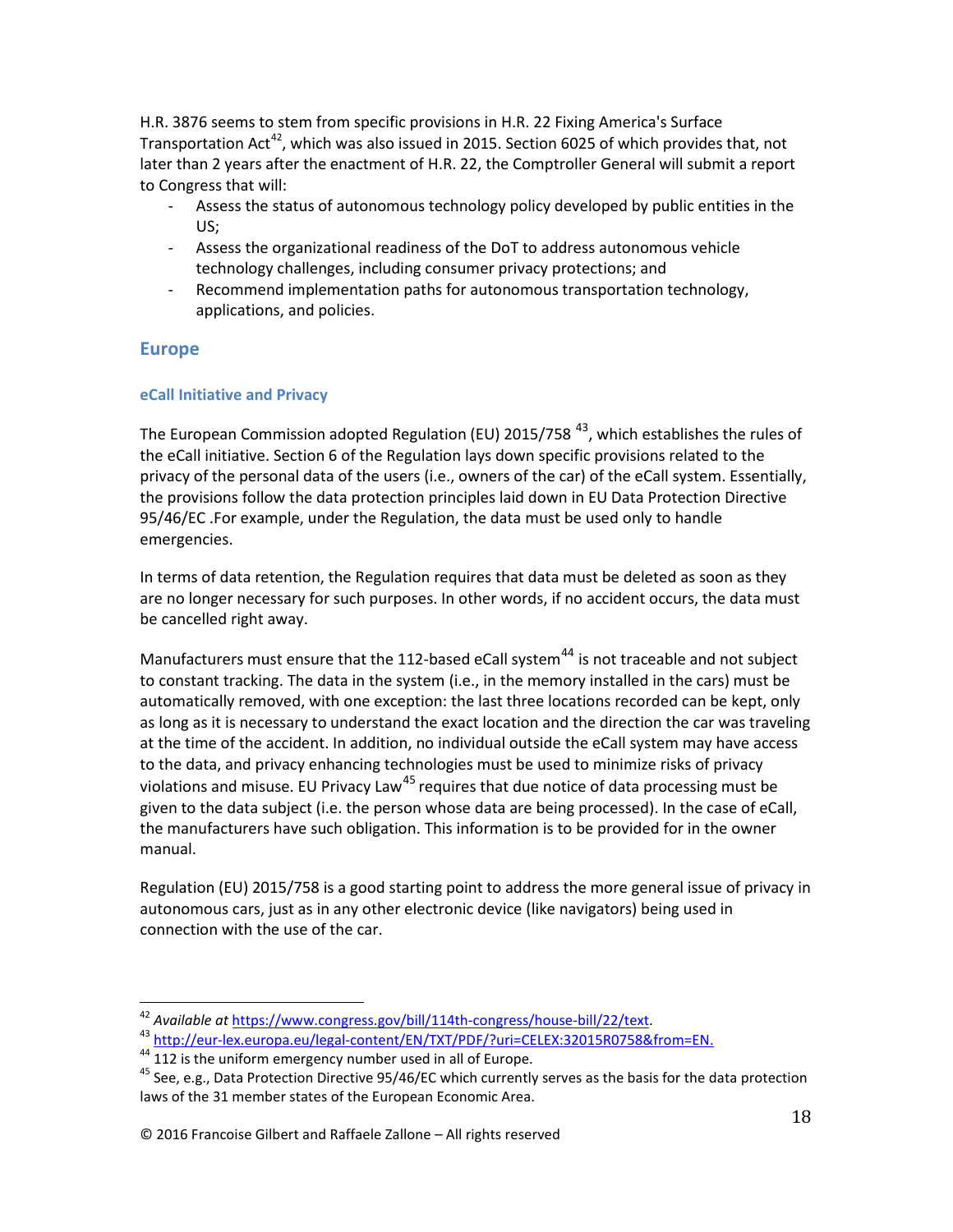### **Current EU Privacy Law and Autonomous Cars**

The current data protection laws in effect in the European Union generally require that if any person wishes to collect and process the personal data of any given natural person, it must inform this individual (defined under the law as "data subject") that it is going to process such data, and provide the individual with the reasons for the processing. In certain cases, the consent of the data subject will be necessary, in other cases it will not, for example, if the data are necessary to perform a contract, or if the data have to be processed to comply with a legal obligation.<sup>46</sup>

These same principles should apply in the case of personal data that is being processed by an autonomous car. In this respect, one of the major issues is the processing of geo-location data. Assuming the car has a navigation system that memorizes the different locations the driver has visited; this creates certain privacy issues, which are similar to those that arise with smartphones or smart devices in general.

The rules on the processing of data from mobile smart devices have been clearly addressed by the Article 29 Working Party,  $^{47}$  in a document published in 2011.  $^{48}$  The Article 29 Working Party opinion could serve as a basis for a similar analysis to be applied to the connected car or intelligent car market. In 2011 opinion, the Article 29 Working Party stated that the data controller can be the subject that controls and manages the ITC infrastructure, or the provider of the geo-localization services, or the developer of the operating system (although this latter only when and if it interacts directly with the user). By analogy, one can conclude that the maker of the IT system of the car can be regarded as one of the possible controllers of the data processing.

The Article 29 Working Party has taken the position that the informed consent of the user must be obtained to process the location, as well as to supply value-added services to the users.<sup>49</sup> Location data and data about driving habits are of immense value for insurance companies; the knowledge that a car driver frequently is present in certain areas may be an indication of higher potential for the car (or some of its devices) to be stolen, with obvious consequences. In certain EU Member States, geo-localization services require prior notification to the local Data Protection Authority.

Another potential privacy issue is breaches of security that compromises personal data. In general, EU privacy laws require that security measures be taken to protect personal data. In the

<sup>&</sup>lt;sup>46</sup> Section 7 of the EU Directive 95/46/EC indicates the criteria for legitimate processing of personal data http://eur-lex.europa.eu/legal-content/EN/TXT/PDF/?uri=CELEX:31995L0046&from=en.<br><sup>47</sup> The WP 29 is a working party established by Section 29 of EU Data Protection Directive 95/46/EC. It is

an independent body, composed by members of the EU Member State Data Protection Authorities, with consulting powers.

<sup>&</sup>lt;sup>48</sup> WP 185; Opinion 13/2011 on Geo-localization on Smart Mobile Devices, available at http://ec.europa.eu/justice/data-protection/article-29/documentation/opinion-

recommendation/files/2011/wp185\_en.pdf. <sup>49</sup> Given the sensitivity of the processing of (patterns of) location data, *prior informed consent* is the main applicable ground for legitimatizing the data processing of the locations of a smart mobile device in the context of information society services, WP 185, Sec. 5.3.1, page 13, http://ec.europa.eu/justice/dataprotection/article-29/documentation/opinion-recommendation/files/2011/wp185\_en.pdf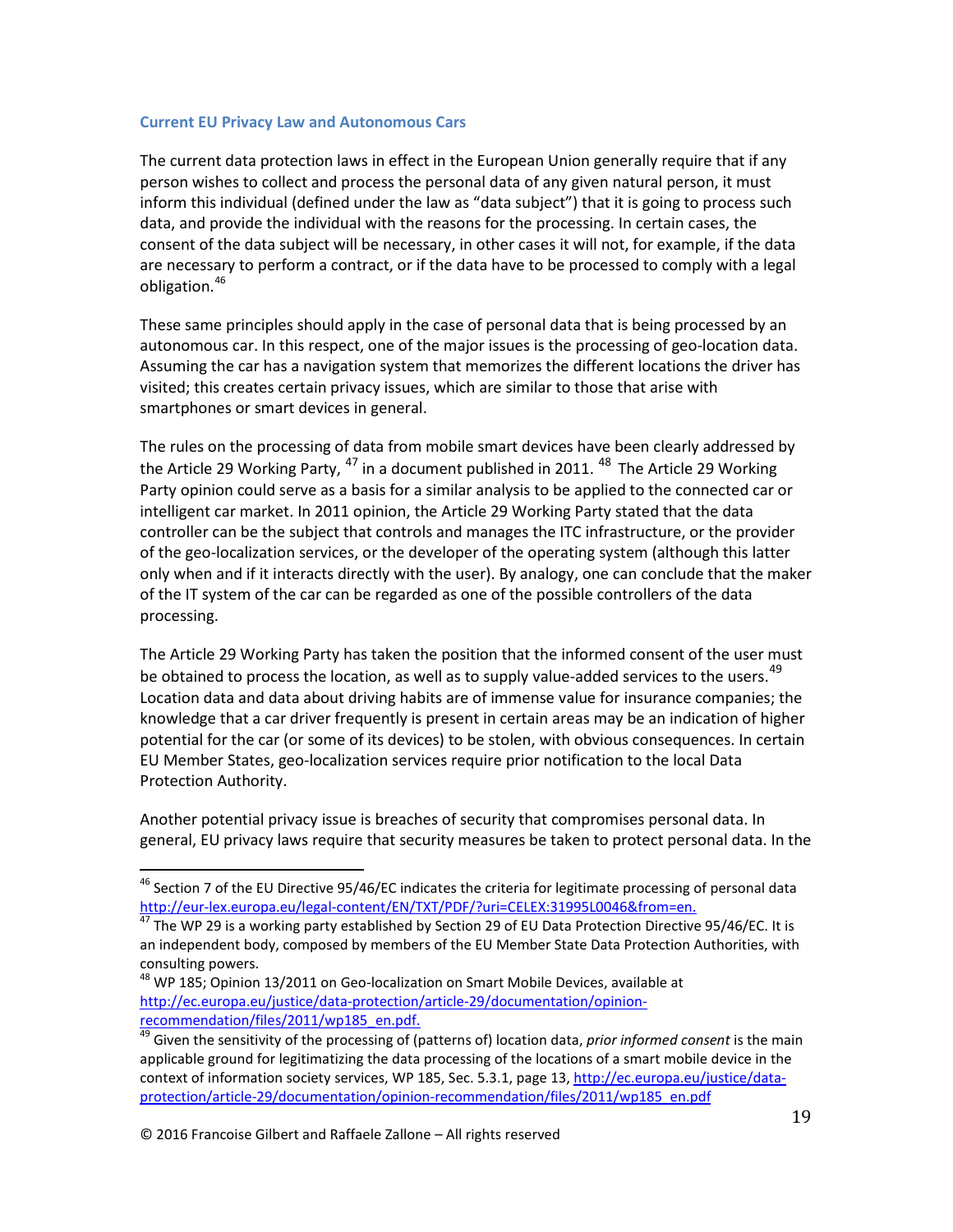context of autonomous cars, this means a significant effort to prevent the autonomous technology from being hacked and the data being stolen. Under EU law, the security of personal data is a major obligation of the controller. In terms of autonomous cars, the obligation to protect the data is likely to be the responsibility of the manufacturer of the car or that of the manufacturer of the digital devices and software, or perhaps both.

Under the upcoming EU General Data Protection Regulation, entities that suffer a breach of security that exposes or compromises personal data will be required to inform the local Data Protection Authority<sup>50</sup> and, in some instances, the data subject. In the case of a data breach impacting an autonomous car, the obligation to report the data breach would likely rest with the data controller, who may not be aware of the theft and, therefore may not be in the condition to file the report within the given timeframe. One possible workaround may be to contractually agree that, in case of theft, there must be a way for the car owner to inform the data controller, so that he may fulfill its obligation to report the data breach.

Can the personal data collected with car usage be communicated to third parties, and if so, what data may be communicated? Regulation (EU) 2015/758 prohibits any use of the data of the eCall system other than for emergencies. Thus, such data cannot be used for any other purpose. Data collected by separate, different devices can be communicated to third parties only subject to the previous informed consent of the owner of the car. This could be the typical method to supply or offer value added services to the owner of the car.

The amount of personal data that can be recorded, stored, and processed from the use of an autonomous car is potentially enormous. The number and variety of services that could be offered is equally very high. It should be expect that businesses will try with every possible means to gather as much data as they possibly can. Once again, the collection of such data would have to be balanced and verified in the light of the relevance and adequacy test called for by European privacy law. If they exceed the purposes for which the data is collected (that must have been clearly stated in the privacy notice to be provided to the data subject) any processing for additional or new purposes may be illegal and subject to significant sanctions.

# **3 – LIABILITY ISSUES**

In the United States, the regime of liability for defective products (product liability law) is very complex. It involves concepts of contract law (contract law) and the law of torts and torts (tort law). For manufacturers of connected cars, product liability law will have a significant impact on their strategy to bring their products to market. The legal precedents that have been established for product liability law will provide manufacturers with a strong incentive to ensure that every connected car that they build will be as safe as possible for consumers.<sup>51</sup>

Driverless cars, for example, pose the greatest risk that accidents involving these vehicles could be attributable in whole or in part to defects in the automation systems. In a recent case, researchers have demonstrated that certain connected cars can be hacked and that hackers can remotely control vehicle functionality by exploiting security defects in the vehicle's software.

<sup>&</sup>lt;sup>50</sup> Under section 31 of the new EU General Data Protection Regulation data breaches will have to be reported to the relevant Data Protection Authority within 72 hours

<sup>51</sup> *See* Restatement (Second) of Torts § 402A.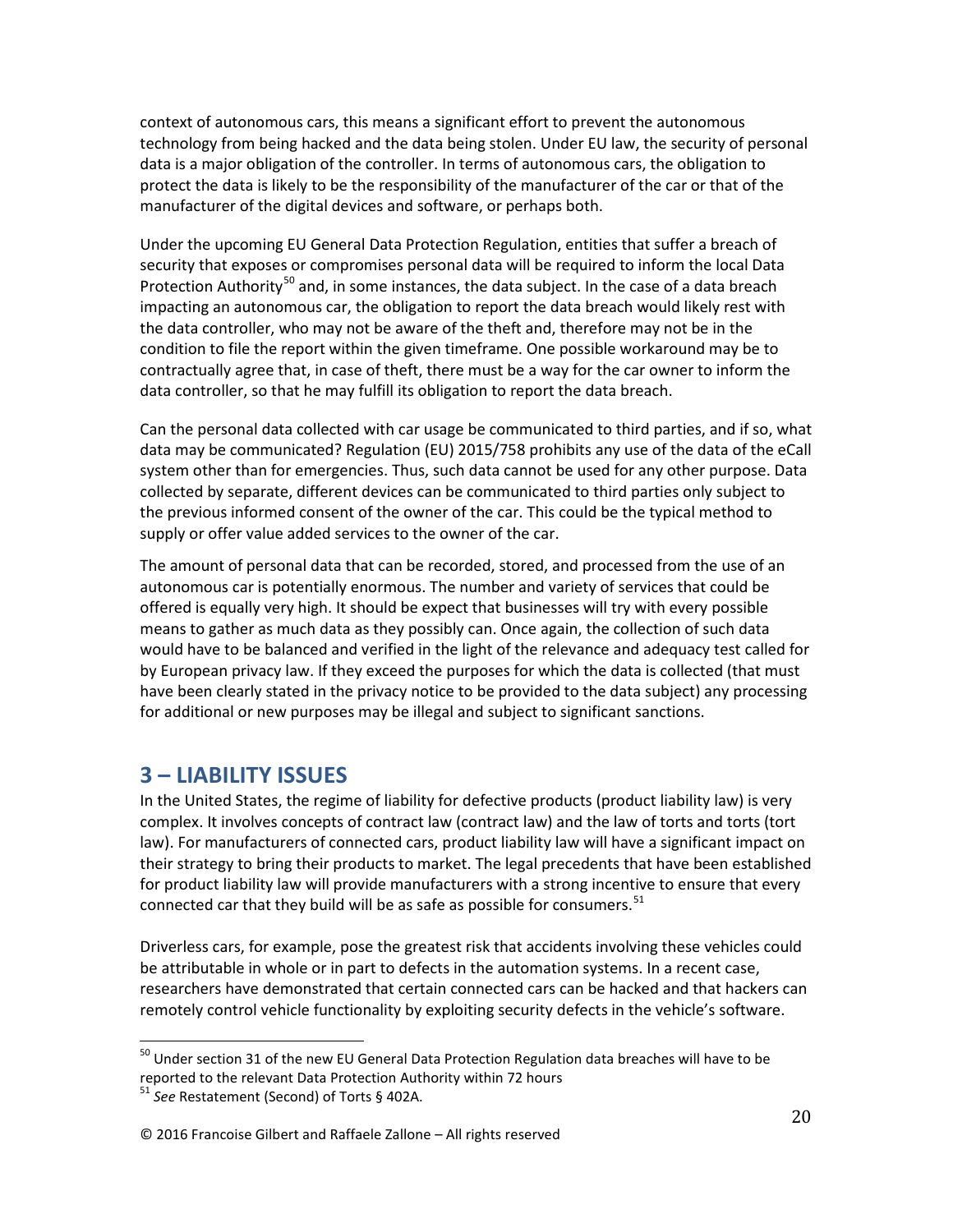This susceptibility of the connected car to malfunction or to be remotely accessed is a legitimate and important concern that can be addressed with a thorough understanding of current product liability law, which is a combination of tort law and contract law.

Products liability jurisprudence pertaining to the sale and operation of vehicles abounds. However, the operation of intelligent cars, driverless cars, connected cars and the like brings new interesting twists that remain to be explored. It is not clear how the artificial intelligence aspect of the operation of the new vehicles of the  $21<sup>st</sup>$  century will be treated in the application of centuries old products liability law.

### **Overview of United States Products Liability Law**

When a defective product (or misrepresentations about a product) causes harm to persons or property, products liability law can be the conduit for seeking remedies against manufacturers of the defective product. Involving a mixture of tort law and contract law, products liability provides victims with redress for their injuries through lawsuits seeking damages.

Tort law can focus on strict liability, negligence, or misrepresentation, while contract law is implicated by the commercial nature of product marketing and sales (e.g. through explicit and implicit warranties with respect to the quality of a product). If a product fails to meet sufficient quality standards, and that failure is the cause of an injury to a consumer who uses the product reasonably, the seller could be liable for breach of warranty.

Typically, plaintiffs in product liability suits cite multiple theories of liability in order to maximize the odds of prevailing and obtaining a damages award. This paper will discuss strict liability, negligence, misrepresentation, and breach of warranty, as they appear to be the most applicable to the automotive industry and connected cars.

### **Applicability of United States Strict Products Liability**

Of the theories of products liability likely to be brought by consumers against manufacturers of connected cars, strict products liability would provide the best theory for recovery for an injured consumer. Under a strict product liability theory, even if a manufacturer exercises the highest level of care in its attempt to build a safe product, if the product that is ultimately shipped to the consumer contains an unsafe defect, and such defect causes an injury to the user of that product, the manufacturer would be strictly liable for all resulting and foreseeable damages.

Strict liability is essentially based on the consumer's expectations that the product should not be unreasonably dangerous. In general, a consumer who claims that a manufacturer is strictly liable for the harm caused by a defective product will argue that the product suffered from a manufacturing defect, a design defect, or that the product lacked a specific warning for the type of injury that resulted from use (or misuse) of the product.

Under the Restatement (Second) of Torts, a manufacturer is liable for the sale of a product containing an "unreasonably dangerous" defect even if the manufacturer has "exercised all possible care in the preparation and sale" of the product. Further, even if the user of the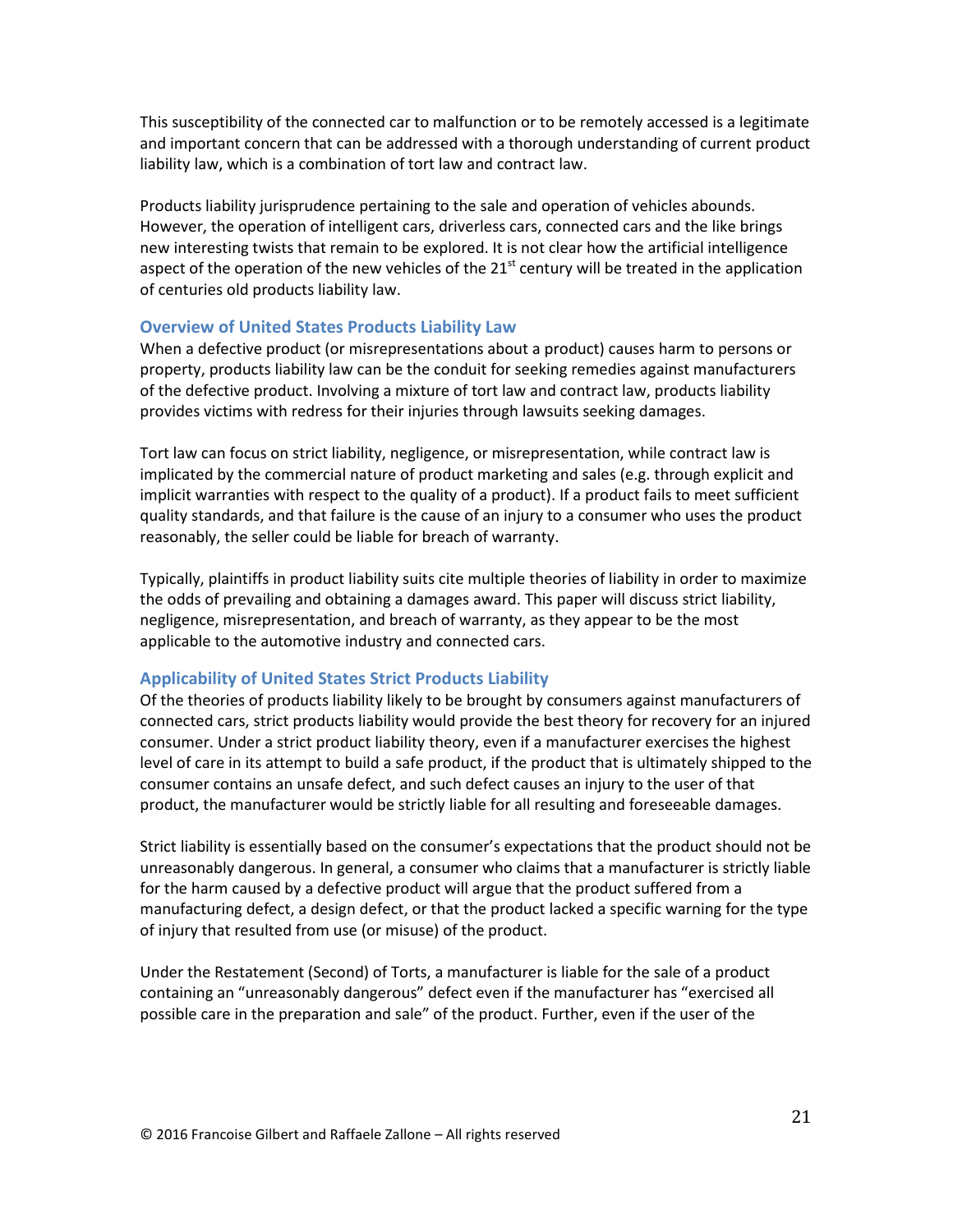product "has not bought the product from or entered into any contractual relation with the seller," strict liability can apply.<sup>52</sup>

Consequently, any entity (i.e. manufacturer, wholesaler, dealer, retailer, etc.) in the product distribution chain can be held strictly liable, $53$  and the user need not have purchased the product at all. The rationale for holding these entities liable is based on the economic benefit that they derive from the sales of the products.

A strict liability argument may take several forms. It can be based on a manufacturing defect, a design defect, or the use of inadequate warning.

# *Manufacturing Defect*

A manufacturer, or any entity in the chain of distribution, may incur liability if it fails to discover a flaw in the product it is manufacturing or selling. To successfully bring a claim of strict products liability for a manufacturing defect, the plaintiff must show, by a preponderance of the evidence, that the product left the manufacturer in a defective condition that was unreasonably dangerous to the user or consumer, and that such defect was the actual and proximate cause of his injuries. $54$ 

Recently, several car manufacturers, such as Mercedes-Benz, Volvo, and General Motors, have developed advanced software systems that automatically apply the vehicle's brakes in order to avoid a front-end collision. Such technology would undoubtedly be included in connected cars and driverless cars.

Suppose that a manufacturer of an autonomous vehicle, who performs all the necessary safety and quality control tests on its vehicles, accidentally ships one vehicle with faulty braking software. Suppose further, that this vehicle becomes involved in an accident, and such accident is attributable to the fault in the braking software. If the driver, passenger, or bystander is injured in the accident, they could raise a claim for strict liability arising from this manufacturing defect. The manufacturer could be found strictly liable for the dangerous software fault, even though it exercised all possible care in preparing and shipping the product.

# *Design Defect*

A manufacturer could also be subject to liability if the design of the product itself is defective in nature. If a product has a defective design, the defect that causes injury to the consumer is inherent in every product that leaves the manufacturer.

To successfully bring a claim of strict products liability for a design defect, the plaintiff must establish that the product's defective design was the actual and proximate cause of his injuries.

<sup>&</sup>lt;sup>52</sup> *Id.* Strict liability will also apply if "the seller engaged in the business of selling such a product." Thus, a private individual who sells a used car would not be liable for a manufacturing defect it might contain

 $53$  While any entity in the distribution chain could be held liable for a consumer's injury, ultimately, those entities will seek indemnification from the manufacturer.<br><sup>54</sup> *Colon ex rel. Molina v. BIC USA, Inc.*, 199 F. Supp. 2d 53, 85 (S.D.N.Y. 2001) ("[T]he plaintiff must show

that a specific product unit was defective as a result of 'some mishap in the manufacturing process itself, improper workmanship, or because defective materials were used in construction,' and that defect was the cause of plaintiff's injury.").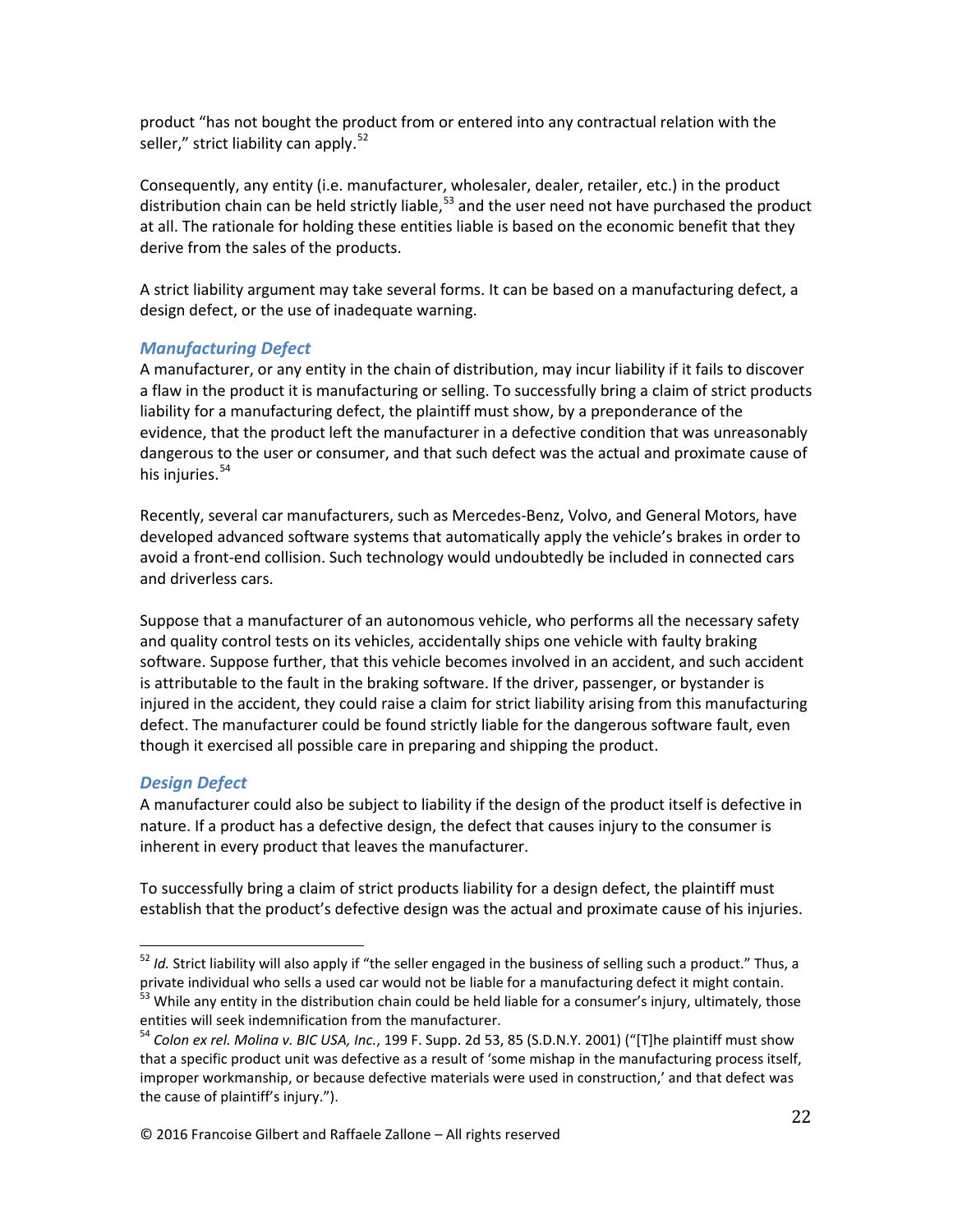Further, the manufacturer must show that benefits of the design outweighed the risk of danger posed by such design.

Under this risk/benefit test, a product's design is evaluated by considering the gravity of the danger posed by the design, the likelihood such danger would occur, the feasibility of a safer alternative design, the financial cost of an improved design, and the adverse consequences to the consumer resulting from an alternative design. In the context of connected cars and autonomous vehicles, liability complaints alleging design defects will likely arise in connection with the shared responsibilities between the vehicle and the human occupant/driver.

The National Highway Traffic Safety Administration (NHTSA) has developed five levels of automation for connected cars and automated vehicles. Under automation Level 2, for example, the vehicle would have systems where there exists "automation of at least two primary control functions designed to work in unison to relieve the driver of control of those functions." Further, the "driver [would still be] responsible for monitoring the roadway and [for] safe operation and is expected to be available for control at all times and on short notice."<sup>55</sup>

If a manufacturer markets and sells an automated vehicle that it claims has NHTSA level two automation, and an accident occurs involving this vehicle because the system failed to provide the required "short notice" advanced warning, then an injured party would likely bring a design defect cause of action. The plaintiff would argue that the vehicle should have been designed to provide more advanced warning that the driver should assume control. The manufacturer might counter this argument by stating i) that the system provided sufficient warning, but the driver did not react timely, ii) that modifying or altering the system to provide even more warning would necessitate adding costly sensors or equipment to the vehicle, and iii) that even if such alterations or modifications were feasible at the time of manufacture, the increase in warning time would be marginal and not make a practical difference in the drivers ability to react.

### *Inadequate Warnings*

A manufacturer may also be liable for failure to warn consumers about a danger or hazard when it knows or should have known about an inherent danger or hazard regarding its product. In order to minimize exposure to liability, manufacturers are becoming more conservative with the warnings that they provide.

For example, Mercedes-Benz manufactures some of its cars with an automatic cruise control system it calls "Distronic Plus." This system utilizes a radar system that automatically maintains a safe distance from the vehicle in front and during highway driving and in stop-start traffic. The system applies the brakes automatically to help reduce the risk and severity of front-end collisions. In its warning, Mercedes-Benz states "[a]lways pay attention to traffic conditions even when DISTRONIC PLUS is activated. Otherwise you may fail to recognize dangers in time, cause an accident and injure yourself and others."<sup>56</sup> With the advent of new forms of vehicle automation, and with the driverless vehicles, manufacturers will no doubt include warnings related to these new systems.

<sup>55</sup> *See*, Press Release, NHTSA, U.S. Department of Transportation Release Policy on Automated Vehicle Development (May 30, 2013).

<sup>56</sup> *See*, Mercedes-Benz E-class owner's manual.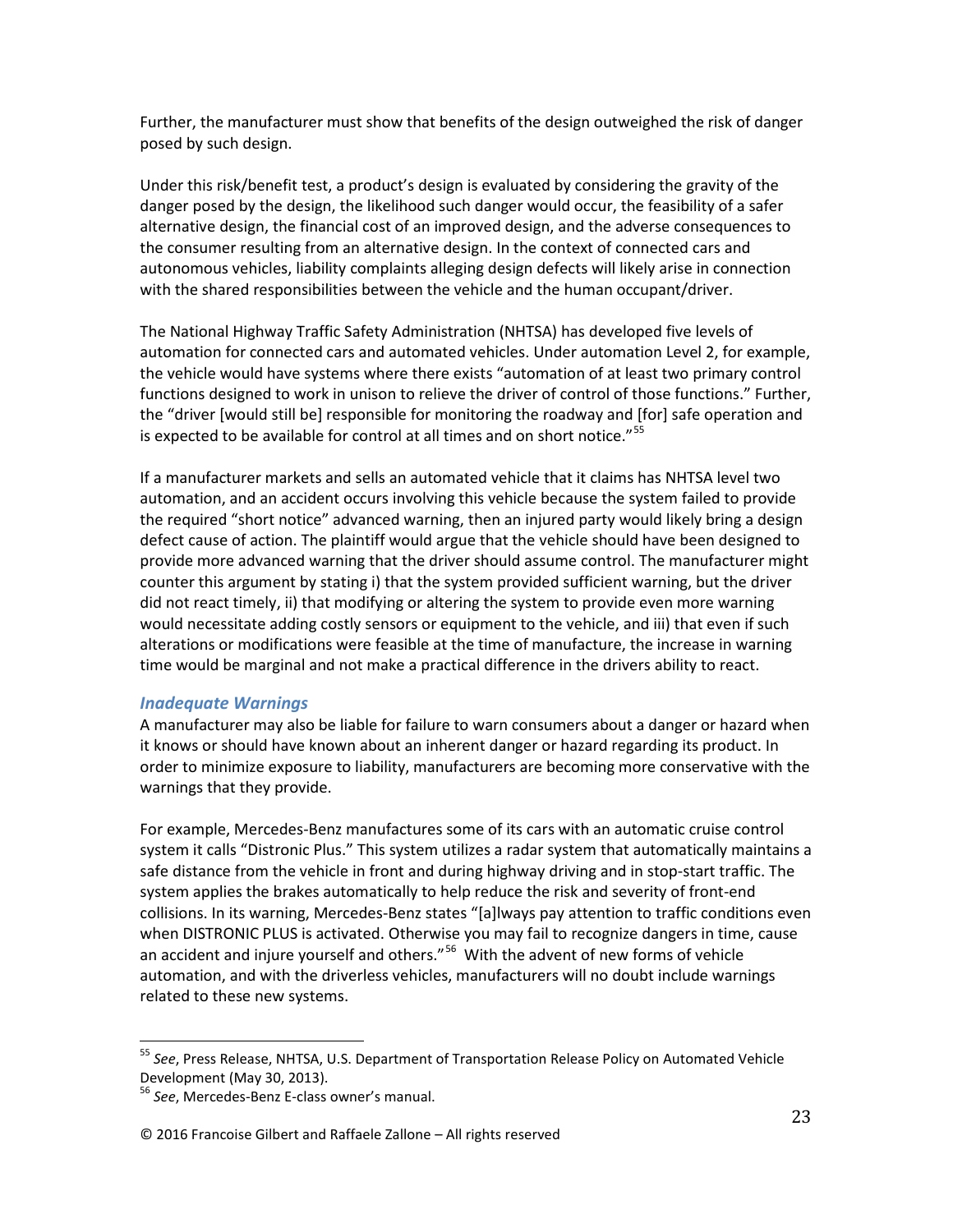Interestingly, with respect to autonomous vehicles, the failure to provide adequate warnings to the consumers may arise post-sale when and if the manufacturer discovers new risks with the operation of its vehicles. Under the Third restatement, manufacturers have a duty and clear responsibility to provide adequate warnings to consumers regarding newly discovered risks.<sup>57</sup> As a result of the inclusion of this post-sale requirement to provide warning, many states have adopted new requirements regarding a manufacturer's responsibility to provide post-sale warnings with regard to newly discovered risks.

It is likely that future litigation for product defects resulting from inadequate warnings would be mitigated by the government's attention to consumer safety and protection. NHTSA, for example, conducts investigations for defects and administers safety recalls related to various defects it discovers. Manufacturers would, thus, be able to address any potential defects before actual injury occurs.

Manufacturers of connected cars and automated vehicles may also be required under post-sale safety notification regulations to provide software upgrades for the vehicles. As the manufacturer becomes more aware of potentially risky software problems, it will need to quickly provide updates to resolve the issues, while ensuring that the new software update is appropriately tested and safe to use before its release.

# **Applicability of United States Negligence Law**

If a consumer is injured by a defect with a connected car or autonomous vehicle, and strict liability is not available as a cause of action, the consumer may seek redress for his damages through a claim of negligence. Under a negligence theory of products liability, the plaintiff must show that:

- The manufacturer had a duty to exercise the appropriate standard of care in designing the product;
- The manufacturer breached that duty, and
- The manufacturer's breach of that duty was the actual and proximate cause of the plaintiffs' injuries.

Product manufacturers have a duty to exercise a reasonable degree of care in designing their products so that they are safe when the consumer uses the product in reasonably foreseeable ways. A manufacturer of automated vehicles has a duty to design its vehicles with at least the same care as a "reasonable manufacturer" would under similar circumstances.

As mentioned above, suppose Mercedes-Benz designed its Distronic Plus system to be fully automated in that no driver intervention was needed. Suppose further that Mercedes-Benz only tested its Distronic Plus system on vehicles driven on a dry, uniformly paved, test circuit. If it is later discovered that the system fails to properly and reliably engage on uneven surfaces or in wet weather conditions, and a person is injured as a result of this failure, then Mercedes-Benz would be liable for negligence in implementing and equipping its vehicles with the system. The injured person would be able to argue that his injuries were directly attributable to Mercedes-

<sup>57</sup> *See*, Restatement (Third) of Torts § 10, 'Liability of Commercial Product Seller or Distributor for Harm Caused by Post-Sale Failure to Warn."

<sup>© 2016</sup> Francoise Gilbert and Raffaele Zallone – All rights reserved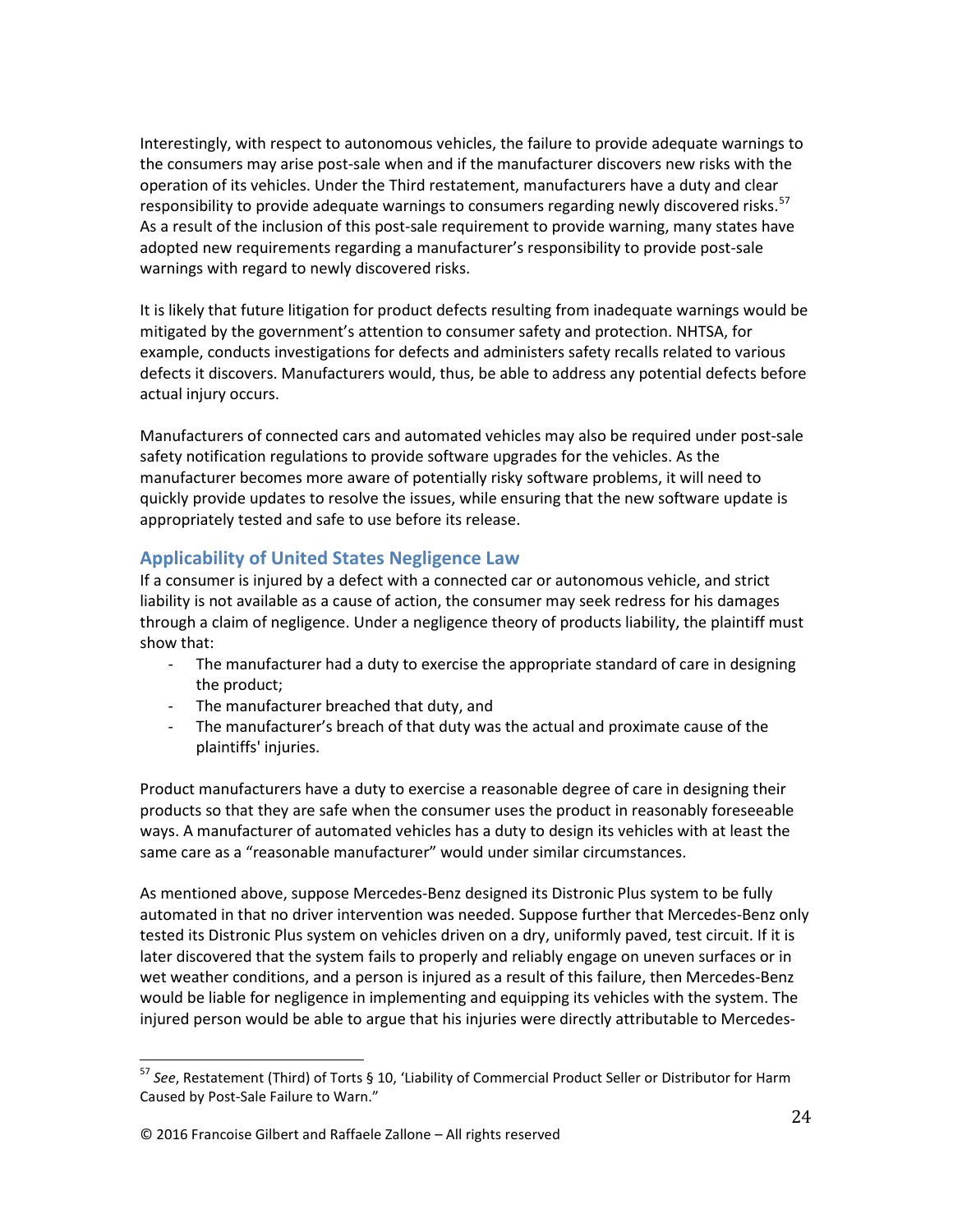Benz's negligence and that it was reasonably foreseeable that a car equipped with the Distronic Plus system would be used on uneven or wet roads.

# **Potential Application of Misrepresentation Law**

Under US products liability cases may also include claims of misrepresentation regarding the quality of the product. A tortious misrepresentation involves the communication of false or misleading information. Liability for misrepresentation can occur when a person reasonably relies on the misrepresented information and suffers some harm.

There are several subcategories of misrepresentation; including:

- Fraudulent misrepresentation (where a party knowingly provides false or misleading information that causes harm);
- Negligent misrepresentation (where a party providing the information knew or should have known that the information was false), and
- Strict liability for misrepresentation (where it need not be shown whether the defendant knew that the information was false).

It is important to note that misrepresentation does not always involve a product defect, and would not arise from a manufacturing or design defect, but from the distribution of misleading information about the vehicle's capabilities when it was conveyed to the buyer.

In the context of an automated vehicle, a manufacturer could be liable for misrepresentation if it stated that the driver would only "very rarely" be required to take control of the vehicle (e.g., during the use of the Distronic Plus system), when in fact the driver is alerted by the vehicle to take control every few minutes. The consumer of this vehicle could bring a claim for damages based on the manufacturer's misrepresentation of how often the driver would need to take control of the vehicle.

# **Breach of Warranty**

Strict liability, negligence, and misrepresentation are all causes of actions that could be brought under tort law. As stated above, products liability involves contract law through the warranties a manufacturer creates by marketing and selling its products. Warranties are assurances, which can be either explicit or implicit, that the goods being sold are of sufficient quality for the consumer. If the product is proven to not meet this standard of quality, and an injury results, then the injured party will be able to bring a claim for breach of warranty.

Product warranties are governed by the Uniform Commercial Code (UCC), which provides a uniform code of law with respect to commercial transactions, and has been adopted, sometimes with modification, by all the states and territories, but some states have not adopted Article 2 on Sales, which would govern most of the issues discussed here. Indeed Louisiana and Puerto Trico opted to retain their own codes, which take their roots in civil law systems. In the context of products liability, the UCC addresses express and implied warranties.

An express warranty is created through promises made by a seller to a prospective buyer in association with the sale of goods.<sup>58</sup> For automated vehicles, it is likely that the manufacturer

 $58$  UCC §§ 2-313(1)(a), (b) and (c).

<sup>© 2016</sup> Francoise Gilbert and Raffaele Zallone – All rights reserved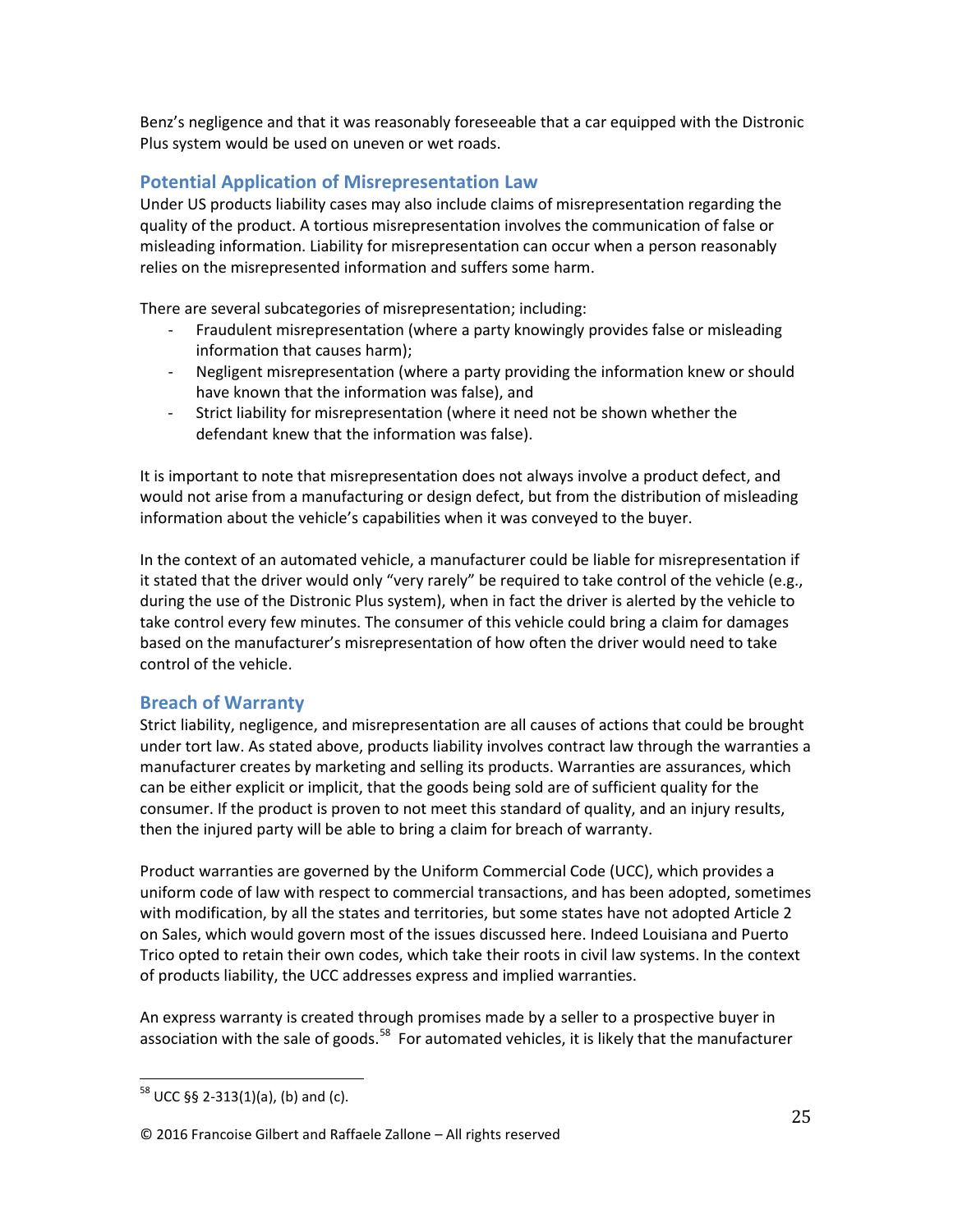would provide the buyer with actual vehicle warranties at the time of purchase. In addition, the manufacturer of automated vehicles may provide express warranties through its advertising. Unless there is an explicit disclaimer or exclusion (e.g., through a disclaimer of being sold "as is") goods are sold with implied warranties that they are "merchantable,"<sup>59</sup> meaning that the product is of a high enough quality to make it fit for sale. In addition, implicit in the sale of goods is a warranty that the goods will be fit for the purpose for which they are sold.

Several new, luxury vehicles have introduced a self-parking system. Lexus is one such manufacturer. Suppose that Lexus advertised that the automated parking system functions at night as well as it does during the day, but a consumer discovers that the system fails to park successfully at night time. The consumer could bring a claim that Lexus had breached an express warranty.

Further, suppose that Lexus never advertised the automated parking system's beneficial capabilities, but instead most consumers assumed that the system was designed to aid the driver in parallel parking the car. If the system instead created a situation by rotating the steering wheel such that a collision was inevitable, then, unless it had disclaimed implied warranties, Lexus would be liable for a breach of the implied warranty of merchantability because the system was not helpful to the driver.

# **Recent Issues Regarding Connected Cars and Automated Vehicles in the United States**

Although the above theories of liabilities are applicable to products liability in general, not all are likely to apply at the same time to connected cars or automated vehicles in any one given situation. So far, case law is virtually non-existent when it comes to products liability claims against manufacturers of automated vehicles and connected cars.

# **Toyota, Ford and General Motors**

In March 2015, a class action lawsuit was filed against Toyota, Ford and General Motors in the U.S. District Court of California, alleging that the manufacturers knowingly put consumers at risk by selling connected cars that are susceptible to hackers looking to remotely control vehicle functionality. The claim that the plaintiffs brought against the manufacturers was under a theory of product liability (strict liability and negligence) for a defect in the car's electronic systems.

The plaintiffs argued that because the car's computer systems lacked necessary security measures, basic vehicle functions could be controlled by individuals outside of the car, which would endanger the safety of the vehicle occupants. On November 25, 2015, U.S. District Judge William H. Orrick, dismissed the case stating that the class action lawsuit's allegations were "too speculative." No cars listed in the complaint had actually been hacked, there was no "impending" harm, and the allegations of possible future injury were not sufficient to maintain the case against the manufacturers. Because no member of the class suffered actual harm, there was no viable cause of action for product liability.

 $59$  UCC § 2-314(1), even in the absence of an exclusion, the implied warranty of merchantability only applies to goods sold by "a merchant with respect to goods of that kind."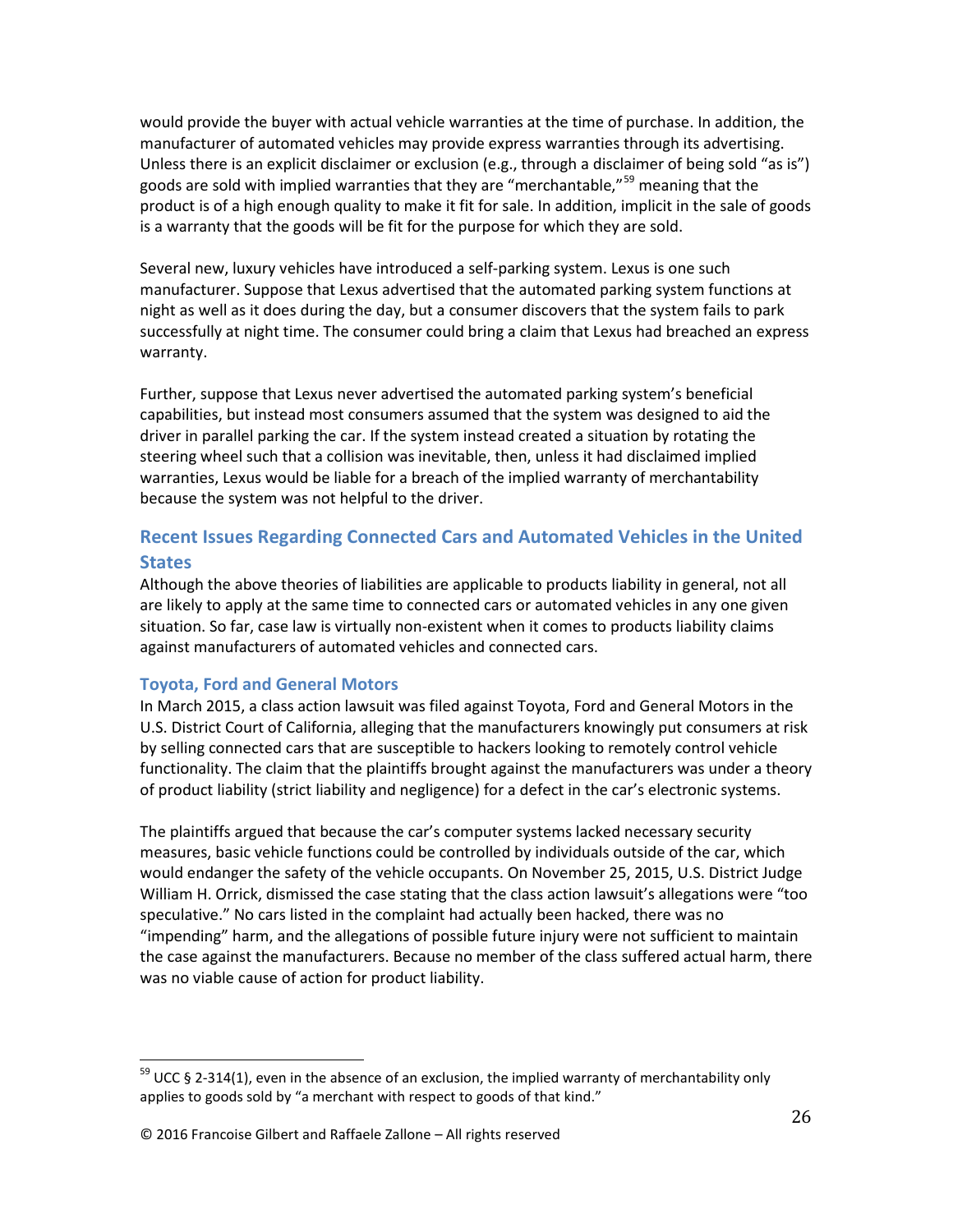### **Jeep Cherokee**

Following the March 2015 filing of the class action lawsuit against Toyota, Ford, and General Motors, other vehicles were investigated for the potential of "being hacked" by remote individuals. In a controlled experiment conducted by Wired Magazine, hackers Charlie Miller and Chris Valasek successfully infiltrated the software system of a Jeep Cherokee and took control of internal functions such as the climate control system, the radio, windshield wipers, steering, brakes, and transmission.

Since the Jeep is a connected car, it is continuously transmitting information to, and gathering information from the Internet. It is through this capability that the hackers were able to introduce their malicious code and take control of the vehicle. Similar to the class action against Toyota, Ford and General Motors, it would be unlikely that a consumer who owns a similar model of Jeep Cherokee could bring a products liability claim against the manufacturer and succeed. This is because, to date, there have been no instances in which a Jeep, or any other connected car, has been hijacked by a hacker remotely.

However, assuming that these manufacturers, knowing that a defect in their software exists, do nothing to patch this exploitation and a consumer is injured as a result of being remotely hijacked, then such consumer could bring a products liability claim against the manufacturer if he suffers an injury. In this example, if Jeep does nothing to fix the holes in its software code that allowed for remote hacking, then it could be strictly liable for any injuries that result from the hacking. The software is allegedly clearly defective, and if the same code appears in the software on all Jeep Cherokees manufactured and sold, then there might be a design defect.

Should the consumer fail in bringing a claim for strict product liability, then it might be apparent that the manufacturer was negligent in not ensuring that the software was free from defect before shipping to the consumer, as well as negligent for not taking necessary actions to remedy the problem.

Finally, Jeep may be liable for breach of the implied warranty of merchantability. A consumer who purchases this particular model of car would expect that the automated and connected systems would be impervious to outside attack. Because the vehicle would be seemingly unfit to use due to the potential for remote hacking, the purchaser of the vehicle could assert that the implied warranty accompanying the sale of the vehicle had been breached.

So far, there have been no reported instances of actual remote hacking of vehicles, outside of the tests conducted by Wired Magazine and others. Because no person has been injured by defects of this type, it is unlikely that a products liability cause of action based on this event would be successful.

### **Vehicle Data as Evidence**

In addition, in case of accidents, all the data deriving from these systems may be required as evidence. All of it is in digital form: appropriate forensic tools and techniques are required to access and subsequently produced as acceptable evidence.

The production of connected cars that use sophisticated Internet technologies to transmit data to the manufacturers' system is still very limited, and as a result, there are no reported cases